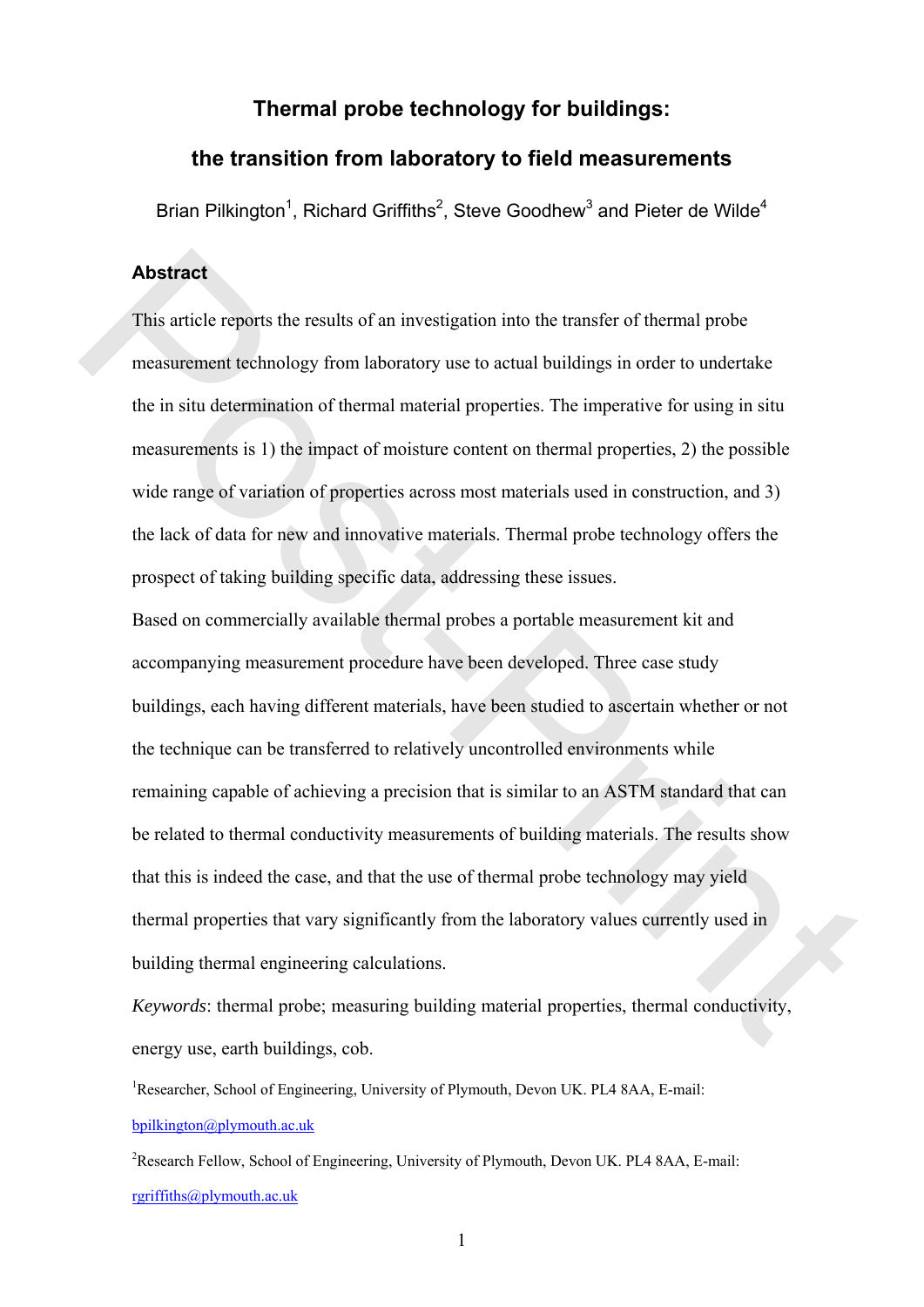<sup>3</sup>Professor of Sustainable Technology and Corresponding author, School of Engineering, Nottingham Trent University, Burton Street, Nottingham, NG1 4BU, E-mail: [stevegoodhew@ntu.ac.uk](mailto:stevegoodhew@ntu.ac.uk) 4 Lecturer, School of Engineering, University of Plymouth, Devon UK. PL4 8AA, E-mail: [pdewilde@plymouth.ac.uk](mailto:bpilkington@plymouth.ac.uk)

#### **The rationale for in situ thermal measurements**

Energy use in buildings has a significant effect on the global environment with some 15% of UK greenhouse gas emissions attributable solely to the heating of domestic properties DTI (2002). Reduced energy consumption in buildings, whether existing or proposed, requires reliable data on the thermal properties of building materials. This data is now invariably obtained from measurements carried out on samples under laboratory conditions and not from in situ measurements, which gives rise to the following 3 problems in practice: The rationale for in situ thermal measurements<br>
Energy use in buildings has a significant effect on the global environment with some<br>
15% of UK greenhouse gas emissions attributable solely to the heating of domestic<br>
prope

(a) The moisture content of the representative material sample used in laboratory studies can have a significant effect on its effective thermal conductivity Salmon, et al (2002), and may be different to that of the actual material in the building on site and under actual use conditions.

(b) The steady state techniques, such as guarded hot plate or two box methods, commonly used in laboratory measurements, require long times to achieve thermal equilibrium. As shown by Doran (2000), during this time, moisture present within typically hygroscopic building materials migrates and evaporates, resulting in altered thermal properties.

(c) A material sample used in the laboratory may not share all qualities of the bulk material on site through varied manufacturing processes and/or differences in raw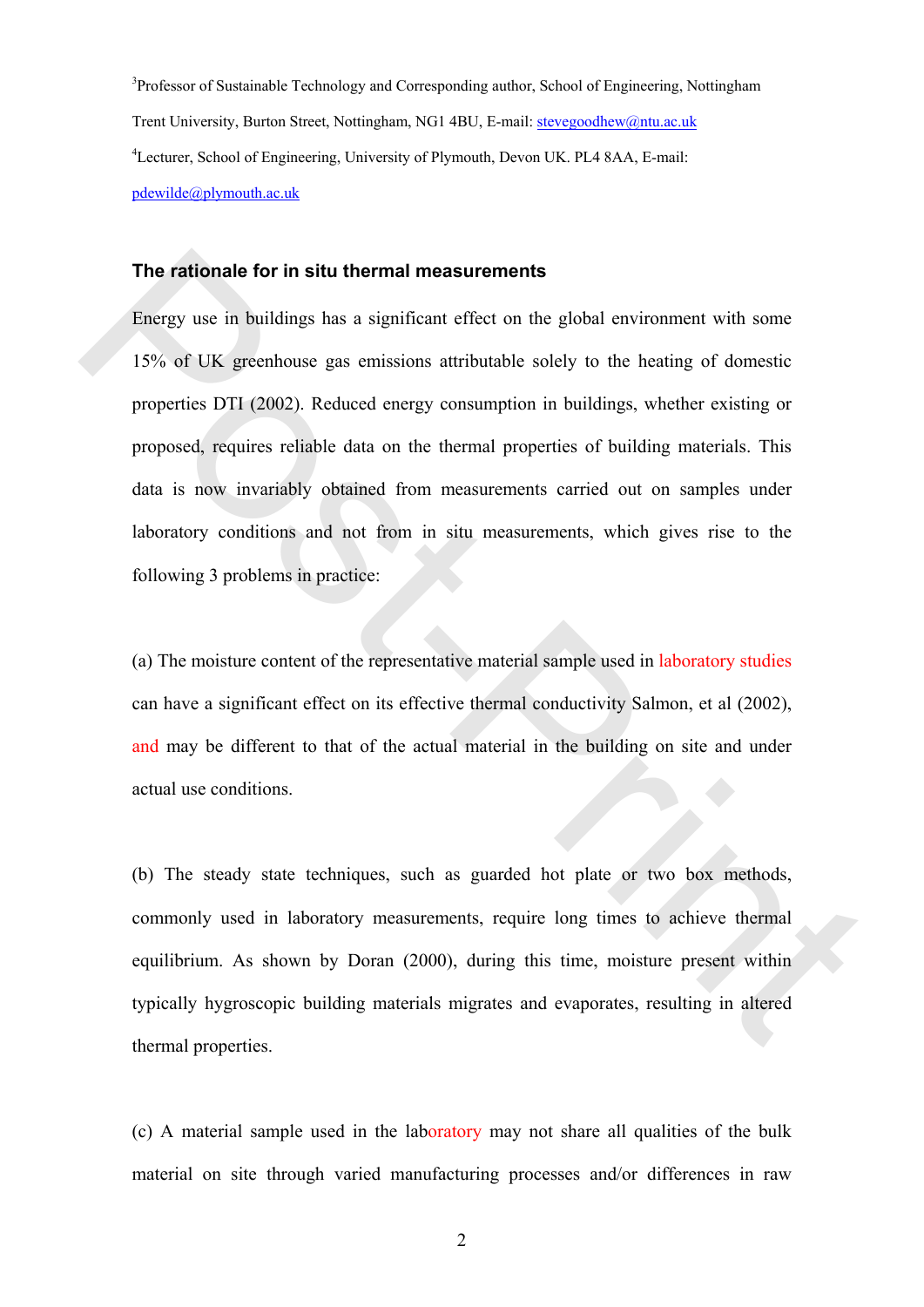materials. As an example, a standard reference work Touloukian, et al (1970) gives 338 thermal conductivity values for the building material concrete.

Using a thermal probe offers an alternative transient method to laboratory-based thermal measurement techniques that has good prospects for measuring the thermal conductivity and potentially, the thermal diffusivity of building materials on site. This technique has already been used successfully in other industries, such as geotechnics ASTM CommitteeD18 (2000), food Xie and Cheng (2001), plastics ASTMD20 (2005) Underwood and McTaggart (1960) Zhang and Fujii (2003) and refractory brick manufacture ASTMC8 (2004) Davis (1984); it has been successfully applied to building materials under laboratory conditions by Goodhew and Griffiths (2004). However, when this method is to be used in situ to undertake measurements on actual buildings the technique will be subject to a relatively uncontrolled environment with fluctuations, for example. changes in air temperature, wind speed and solar irradiation. measurement techniques that has good prospects for measuring the thermal conductivity<br>and potentially, the thermal diffusivity of building materials on site. This rechnique has<br>already been used successfully in other indu

The prime goal of the research described in this article is to investigate the transferability of the thermal probe technique from the laboratory to in situ measurements upon materials in real buildings. As criterion for the success of the transfer, the accuracy obtained in situ will be compared to a  $\pm 15\%$  precision that can be obtained by adhering to an ASTM standard for measuring the properties for soils and soft rock ASTMD18 (2000). This existing standard has been selected as it applies to materials that are in some ways similar to commonly used construction materials like brick and concrete.

Apart from general applicability and accuracy, the problems with transferring thermal probe technology from existing uses in other disciplines and the laboratory to the measurement of building materials in situ also includes probe size, contact resistance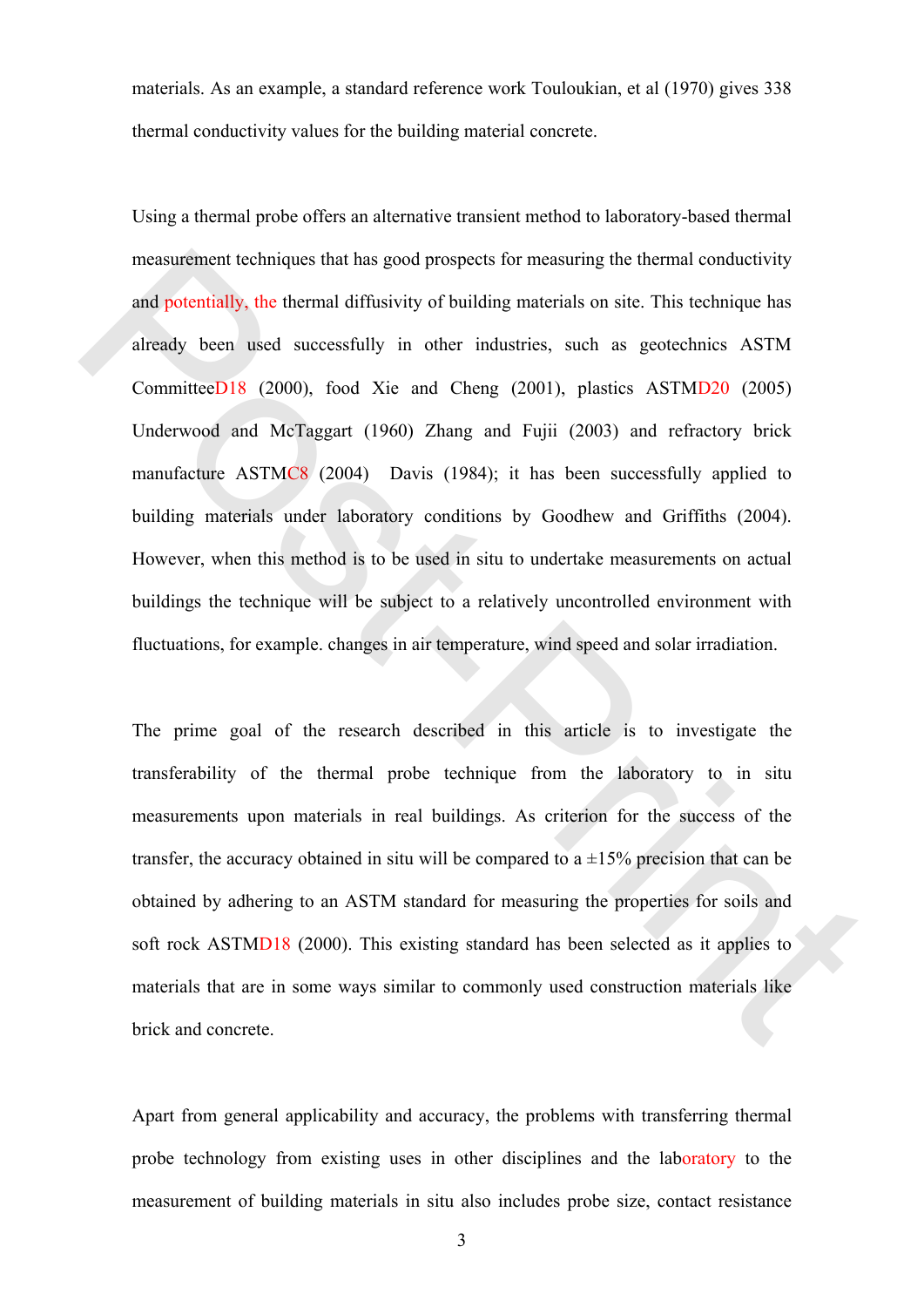between the probe and material, and performance in thermally unstable environments. In geotechnics, long probes of 600mm or more can be used; this is not the case in buildings, where material layers are of the order of 20 to 50mm, with a wall of 200mm being considered thick. In food industries, materials are generally soft and easily penetrated allowing minute diameter probes and good thermal contact between probe and sample; in construction many materials, especially those on the outside of the building shell, are rather hard in order to withstand environmental conditions. In plastics and refractory brick industries, uncased wires may be cast into samples during manufacture, providing excellent thermal contact; with a wide variation in construction materials, the number of wires that would need to be cast into samples to cover such eventualities would make this approach economically and practically prohibitive. This article will describe the approach taken in developing a procedure that is suitable for the measurement of construction materials in existing buildings taking into account the construction-specific context. allowing minute diameter probes and good thermal contact between probe and sample;<br>in construction many materials, especially those on the outside of the building shell, are<br>rather hard in order to withstand environmental

#### **Brief history of thermal probe theory and practice**

The thermal probe employs transient line source theory, the application of which has been under development since the nineteenth century. A chart of the probe temperature rise plotted against the natural logarithm of elapsed heating time of an infinitely thin and long line source heated at constant power within an infinitely large and homogenous sample, referred to as the 'perfect model', should have an asymptote with slope dependent on the thermal conductivity of the sample and the intercept dependent on its thermal diffusivity. Thermal diffusivity describes the relationship between thermal conductivity and volumetric heat capacity, hence the latter is theoretically obtainable from the ratio of conductivity to diffusivity.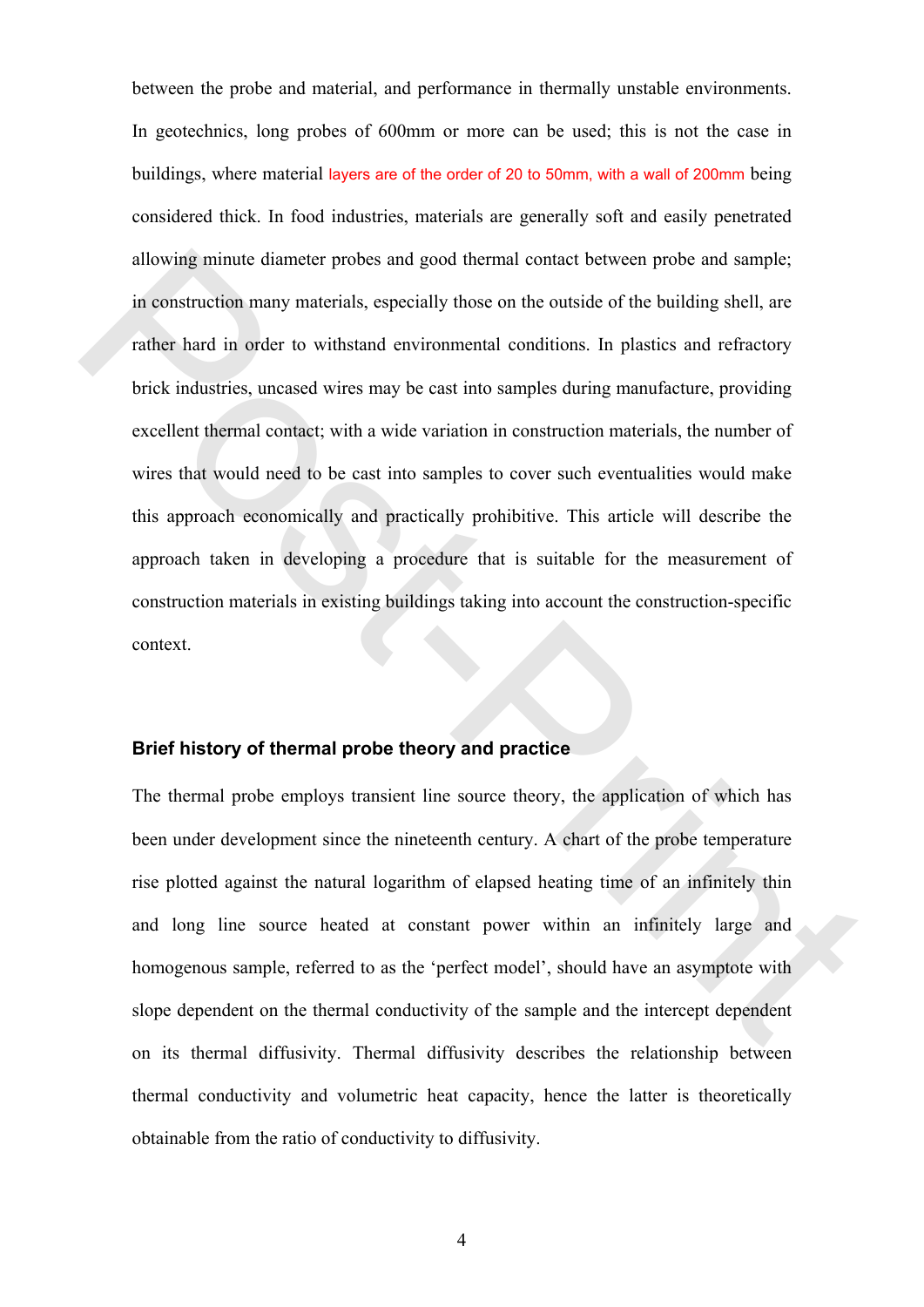Schleiermacher (1988) first attempted measurements of the thermal conductivity of gases using a hot wire technique in Germany in the late nineteenth century. Stalhane and Pyk (1931), in Sweden in the early twentieth century, adapted the technique and encased the hot wire, with a mercury thermometer attached, forming a similar style probe to that used today, albeit with older technology. Seminal work was carried out in the 1950s, in the Netherlands, UK and Canada, by, for example: Van der Held and van Drunen (1949); Hooper and Lepper (1950); Carslaw and Jaeger (1959); Blackwell J.H. (1952, 1954); Vos (1955); and Woodside ( 1958). These developed guidelines for sample size, recommendations on probe length to radius ratios, and mathematical corrections to emulate the perfect model. An equation, sometimes known as Blackwell's equation, based on Fourier's theories of heat conduction, was developed to describe the chart of temperature rise over natural logarithm of elapsed time. Derivations of this equation are in use today in the various industries referred to above, where various iterative line fitting routines and regression analysis techniques are used to establish thermal properties. An accuracy of better than 3% for thermal conductivity and 5% for thermal diffusivity is often claimed for individual measurements, although recent comparative studies have shown variations greater than 10% for thermal conductivity values achieved for similar materials, and greater again for thermal diffusivity, when the technique is used across a range of materials in separate laboratories Tye, et al (2005) Kubicar (1999) Spiess, et al (2001). Thermal probes are currently commercially available from different companies like Decagon and Hukseflux, albeit for use in nonbuilding related disciplines. probe to that used today, albeit with older technology. Seminal work was carried out in<br>the 1950s, in the Netherlands, UK and Canada, by, for example: Van der Held and van<br>Drunen (1949); Hooper and Lepper (1950); Carstaw a

### **Transfer from laboratory to in situ measurements on buildings**

Thermal probe measurements are normally undertaken in thermally stable conditions, such as can be created in a laboratory. This research bases itself on an apparatus and analysis methodology created by Goodhew and Griffiths (2004) to measure thermal

5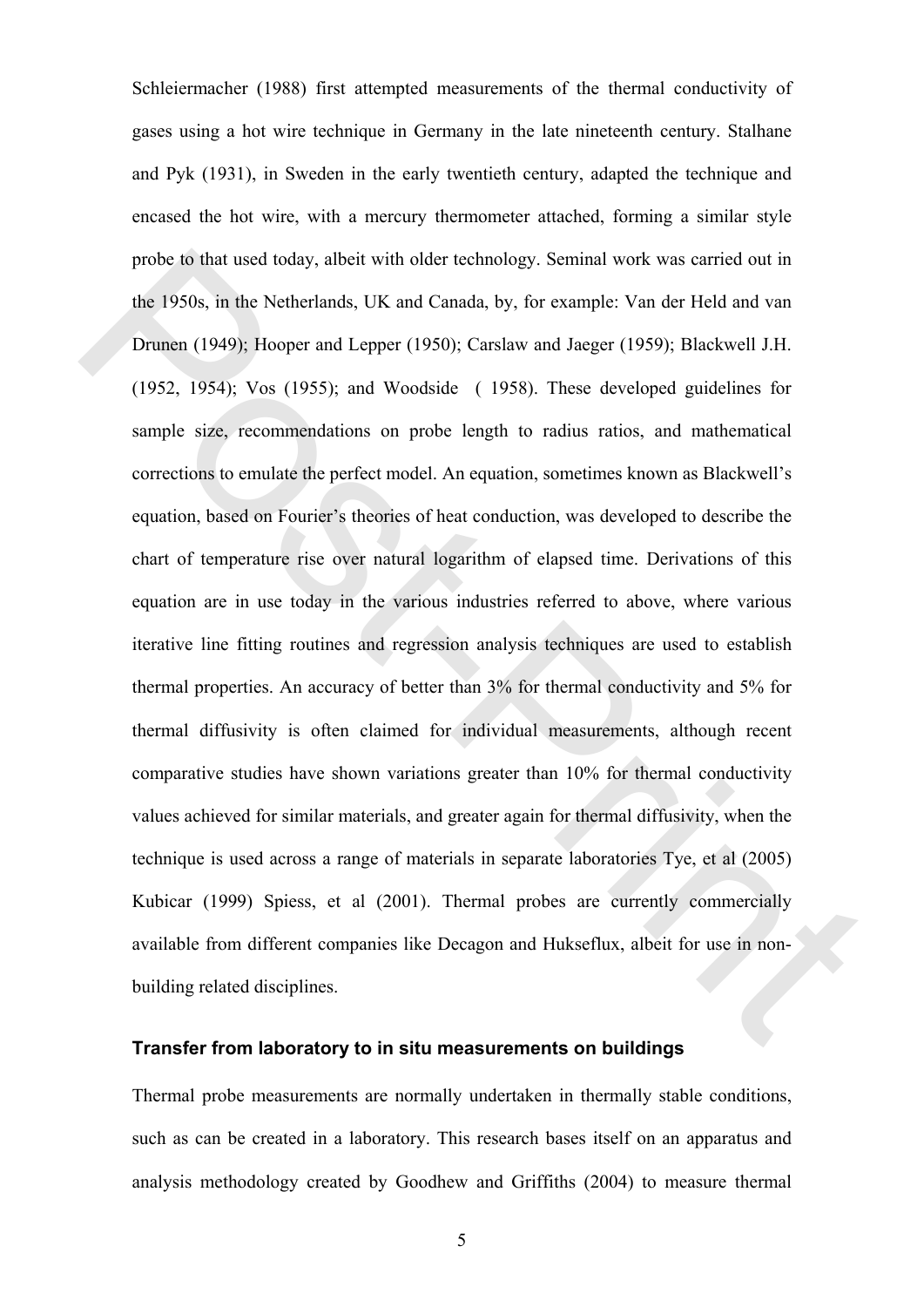properties of building materials in the laboratory, with development of a portable apparatus for in situ measurements.

The following research and development steps have been undertaken to transfer the existing analysis technique from the laboratory to in situ measurements on buildings:

(1) development of a portable and autonomous measurement apparatus that can be operated by one person, is rigid enough to withstand transport, and allows measurements to take place on site and within a limited time frame;

(2) development of a procedure for installing the equipment on site, carrying out the actual measurements, and storing and processing the resulting data;

(3) field tests on three case study buildings in order to assess the use of the measurement apparatus and procedure to measure the thermal properties of materials in actual buildings, within relatively uncontrolled environmental conditions. An existing ASTM standard for measuring the properties of soils and soft rock ASTM18 (2000) has been used as criterion for considering the technique either applicable, or not. This ASTM standard has been demonstrated to achieve a measurement precision in between  $\pm$  10% and  $\pm$  15% in a study comparing probe results with known values of materials studied. It is applicable to a 'limited range' around ambient room temperatures. evising analysis technique from the laboratory to in situ measurements on huildings.<br>
(1) development of a portable and autonomous measurement apparatus that can be<br>
operated by one person, is rigid enough to withstand tra

#### *Experimental measurement equipment*

The measurement apparatus developed for this research is built around the use of four commercially available Hukseflux TP08 thermal probes. These are connected to a power circuit running from batteries, a 16 bit datalogger, and a display unit, all mounted in a rugged transit case. If so desired the apparatus can be connected to a laptop for onsite data analysis; alternatively this data can be post-processed away from the site.

6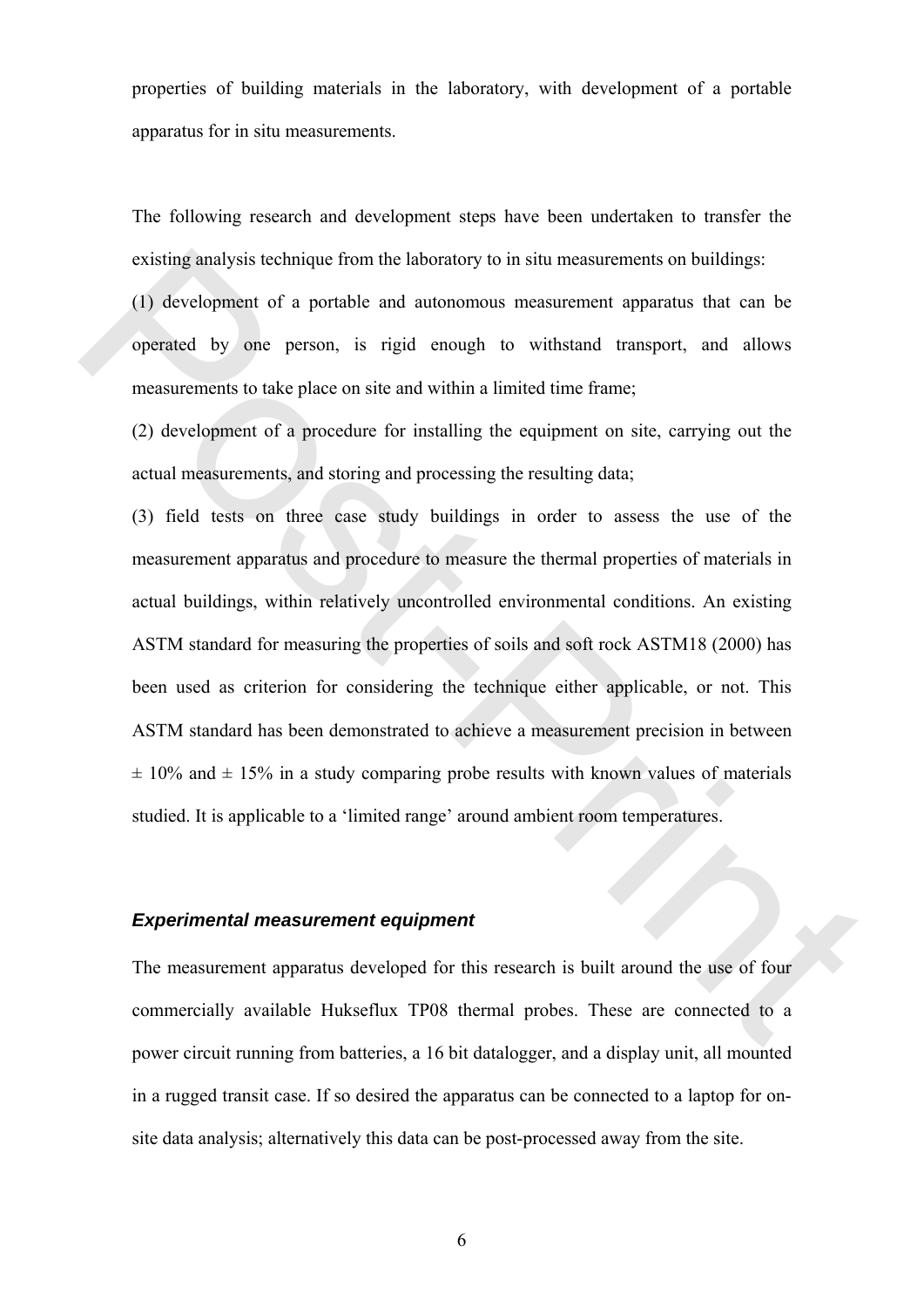Figure 1 shows a TP08 thermal probe consisting of a base and needle. The base contains a platinum resistance thermometer and the two cold junctions of a K type thermocouple. The needle is a stainless steel tube, 72mm long, 1.2mm external diameter, containing a hairpin heater of known resistance per unit length, and the hot junction of the thermocouple, which is placed near the centre of the heater Hukseflux (2001). The probe size was chosen as the needle length is suitable for many building material applications found in practice, where 100mm is a commonly encountered thickness of walling and other materials, and as thereby the ratio of length to diameter of the probe needle at 60:1 exceeds Blackwell's recommendation of 20:1 Blackwell and Misener (1951) to mimimise error from heat losses at the probe end.

The power circuit, driven by dry cell batteries in the transit case, is arranged to run at three power settings, delivering in the region of 0.1W, 0.25W or 0.5W to either one of four probes, or to a dummy heater. This dummy heater is installed to prevent excessive fluctuations in the power when the current is first directed to a probe; it has a resistance which is close to that of a TP08 heater, allowing a simple redirection of power. The current through a probe heater is determined by measuring the potential difference across a standard resistor placed in series with it. Knowing the current in the circuit and the resistance of the probe heater per unit length enables the power, or heat, emitted per unit length of the probe (Q') to be established. thermoscouple, which is placed near the centre of the heater Huksellux (2001). The<br>probe size was chosen as the needle length is suitable for many building material<br>applications found in practice, where 100mm is a commonl

A high resolution dt800 data logger by Datataker is used to observe and record: 1) the potential difference across the standard resistor, 2) the resistance of the platinum resistor in the probe base, and 3) the electromotive force of the K type thermocouple, all at 1Hz. The data acquisition is observed by running the dedicated software package Delogger Pro v.4 on a connected laptop.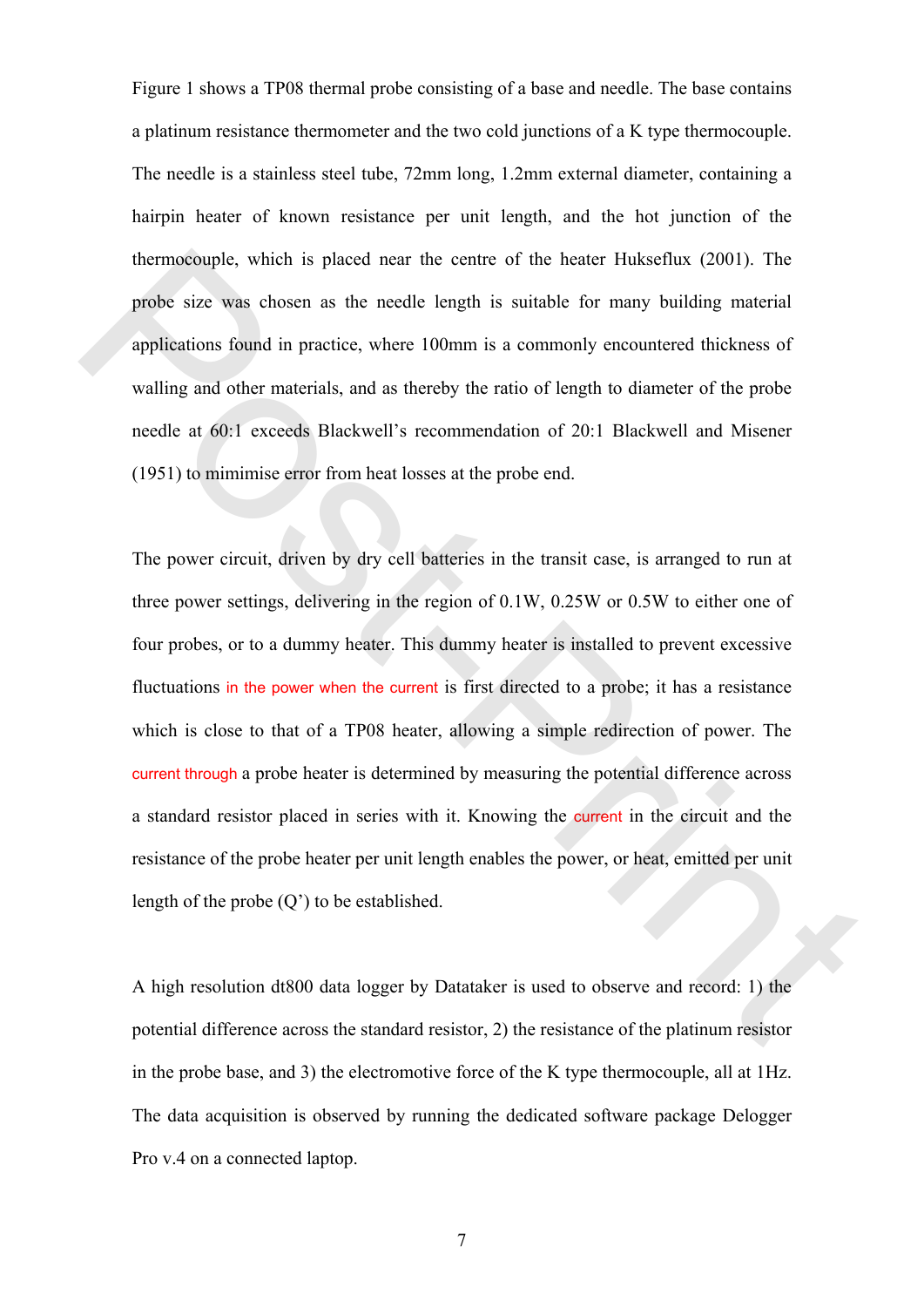#### *Experimental measurement procedure*

For the equipment as described in the previous paragraph a routine field measurement technique has been developed following Batty et al (1984) and Yang et al (2002) but adapting the procedure to the specific conditions encountered with building materials.

Arriving on site holes are drilled to accept the probes. The probes are placed in situ surrounded by a high thermal conductivity filler paste, originally developed to improve thermal contact between computer processor units and heat sinks. The datalogger and laptop are set to run and record and the power circuit is switched on with power directed to the dummy heater

Previous work in the laboratory has shown that hole diameters up to 2mm do not significantly effect thermal conductivity value outcomes (Pilkington, 2005a). Here, 1.5mm diameter HSS drill bits are used in softer materials, such as aerated concrete block, and 2mm diameter HSS drill bits used to penetrate harder materials, such as lime mortar.

Probes are left in situ for 30 minutes to ensure thermal equilibrium with the material. Power is then directed to each probe in turn for 5 or 10 minutes with a suitable break between heating cycles. The heater current is initially set after a visual assessment of the material to estimate its thermal conductivity and can be adjusted following the first heating shedule to ensure the temperature rise meets appropriate levels, speeding up the process which alternatively would involve trial-and-error to obtain correct settings. The heating cycles are repeated after at least an hour, when the residual heat from the previous measurement has dissipated. Temperature stabilisation can be observed via a chart in the data acquisition window of the software program. A number of Arriving on site holes are drilled to accept the probes. The probes are placed in situ<br>surrounded by a high thermal conductivity filler paste, originally developed to improve<br>thermal contact between computer processor uni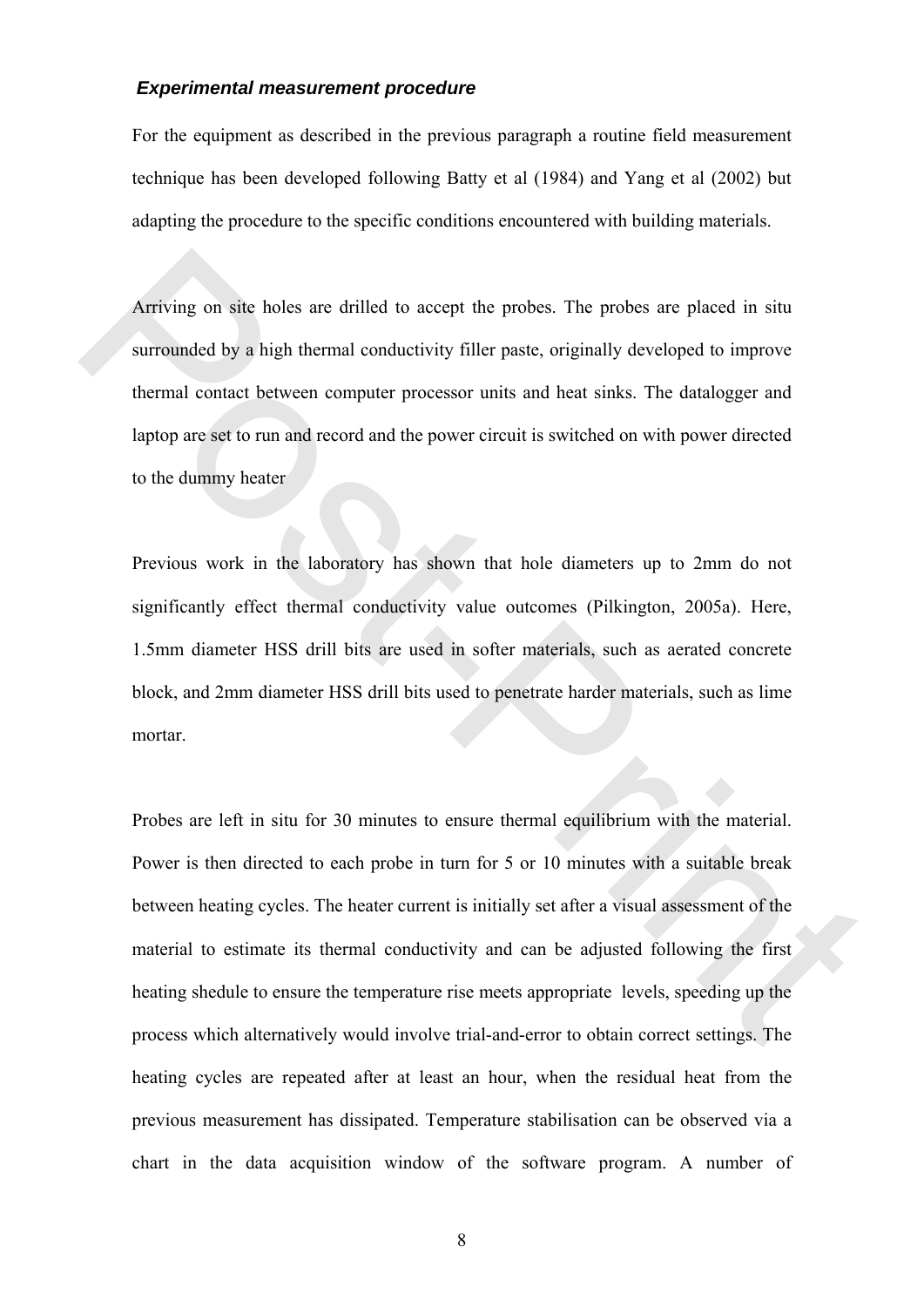measurements are recorded for each specific probe position and data stored for later analysis.

A semi-automated work book has been built in MS Excel to carry out post measurement analysis, either on site on a laptop or away from the site in an office environment. The platinum resistance measurement is converted to temperature using the standard formula to give the probe base temperature. The electromotive force of the thermocouple is converted to a temperature difference using an appropriate formula provided by the probe manufacturer that sufficiently approximates the K type polynomial expression Childs, (2001) over the small range of temperature changes encountered, typically in the region of 7-10°C. analysis, either on site on a laptop or away from the site in an office environment. The<br>platinum resistance measurement is converted to temperature using the standard<br>formula to give the probe base temperature. The elect

Data is arranged into standardised electronic files and stored for each heating cycle. Datasets are then imported into the MS Excel workbook where a macro is run to carry out the calculations required to convert resistance and voltages to probe temperature and power. The current technique charts the temperature of the probe for 200 seconds prior to the heating cycle to enable the user to assess potential drifts in the material sample temperature that might impact results.

A chart of probe temperature rise over the natural logarithm of time is created, which can be visually assessed for a linear asymptote. The macro calculates a series of thermal conductivity values by traditional regression analysis using equation (1) over 10s, 50s, 100s and 150s periods starting at each second of the heating cycle, and charts the results.

$$
\lambda = Q' / 4\pi \left[ \Delta T / \ln \left( t \right) \right] \tag{1}
$$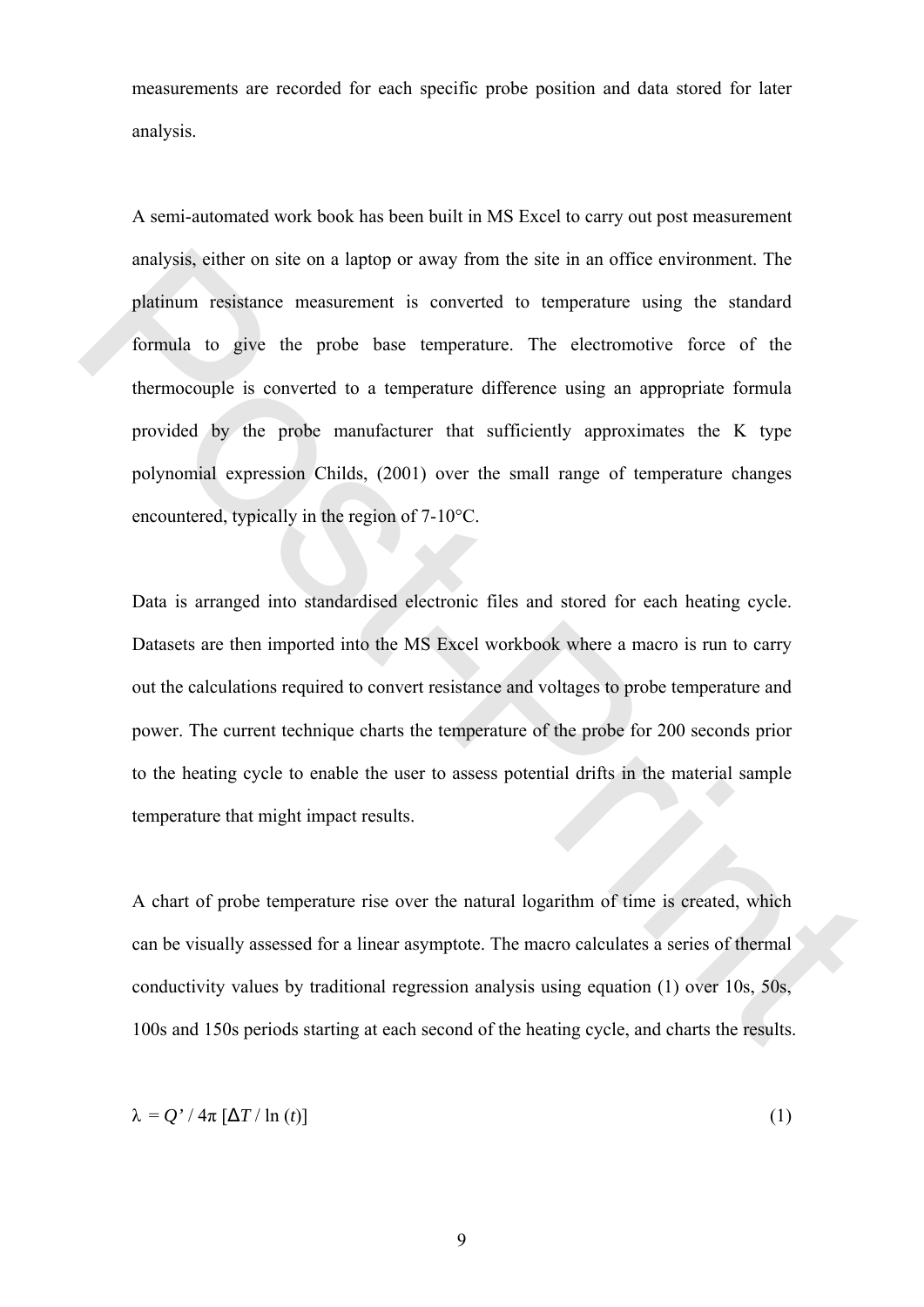From a visual inspection of the charts of  $\Delta T / \ln(t)$  and of  $\lambda$  for the periods above, an appropriate time section can be chosen, where a linear asymptote exists through sufficient data points, for further analysis. The methodology previously developed by Goodhew and Griffiths (2004) is then employed to establish values of thermal conductivity using this time section, with 95% confidence.

#### *In situ measurements on case study buildings*

Testing of the measurement equipment and procedure took place by means of application to three case study buildings, where properties of materials incorporated in those buildings were measured in situ. The buildings were chosen as they were easily accessible, the wall thicknesses were suitable for the probe, and previous laboratory based studies had been carried out on similar materials, which allowed comparison of data quality and results between laboratory and field measurements. conductivity using this time section, with 95% confidence.<br> **In situ measurements on case study buildings**<br>
Testing of the measurement equipment and procedure took pluce by means of<br>
application to three case study buildin

During field studies the external conditions with regard to the weather, ambient temperature and relative humidity were logged. Where practically feasible the equipment was sheltered from direct solar radiation. For each material, measurements were taken using four different probe positions, and using multiple heating cycles on each probe.

#### **Results of field testing**

Three case study buildings were chosen for this study: an eco-house in North Cornwall with walls constructed of insulating aerated concrete blocks with lime render (building one); a mass cob bus shelter and toilet block at the Eden Project in Cornwall (building two); and a summerhouse in Devon formed with cob blocks, some with a sheep's wool binder (building three). For those readers unfamiliar with the term cob, it is used in South West England to describe the use of a vernacular building material. Cob is a mixture of subsoil and straw and produces monolithic walls approximately 500mm thick in layers approximately 300mm deep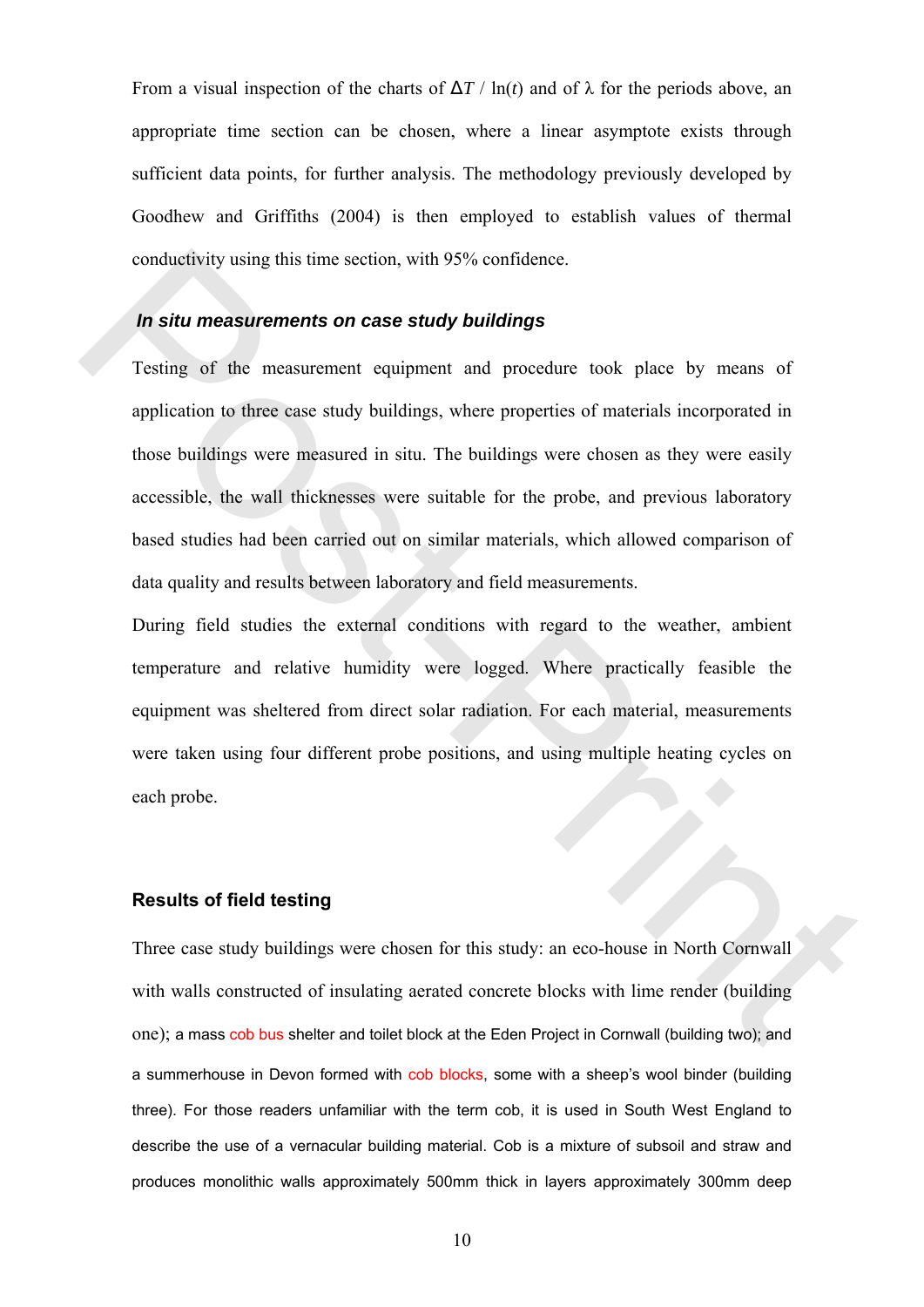without the use of formwork. Cob blocks are made from similar ingredients, but are produced from moulds and can be used in more flexible circumstances.

#### *Building one – aerated concrete block*

Figure 2 shows building one, a single storey dwelling, constructed of 250mm thick solid walls formed from Celcon Solar aerated concrete blocks. The interior is fully lime rendered and externally lime rendered and part timber clad on a foundation of Celcon aerated concrete foundation blocks. The building sits on a slope with foundation blocks exposed to the lower side. Internal and external measurements were taken at wall head and wall foot and also externally below damp course level.

The manufacturer's literature gives thermal conductivity values of 0.11  $\text{Wm}^{-1}\text{K}^{-1}$  and  $0.15$  Wm<sup>-1</sup>K<sup>-1</sup> for Solar and Foundation blocks, respectively. Celcon Solar samples were previously measured with the thermal probe methodology under laboratory conditions at various moisture contents, giving results for thermal conductivity from 0.193  $Wm^{-1}K^{-}$ <sup>1</sup> at 4.6% moisture content by weight to 0.113  $Wm^{-1}K^{-1}$  for a dry block (Pilkington, 2005b). Figure 2 shows building one, a single storey dwelling, constructed of 250mm thick solid<br>walls formed from Celcon Solar acrated concrete blocks. The interior is fully lime<br>rendered and externally lime rendered and part tim

The in situ measurements took place in June 2005, during hot, sunny weather. External measurements were taken in the morning on a west facing wall (see figure 2) with ambient temperatures in the region of 19°C and relative humidity starting at 74%, dropping to 62% through the morning. Internal measurements were taken during the afternoon in the kitchen area on a south facing wall, exposed to an expanse of east facing glazing, with ambient temperatures in the region of 29°C and relative humidity in the region of 48%.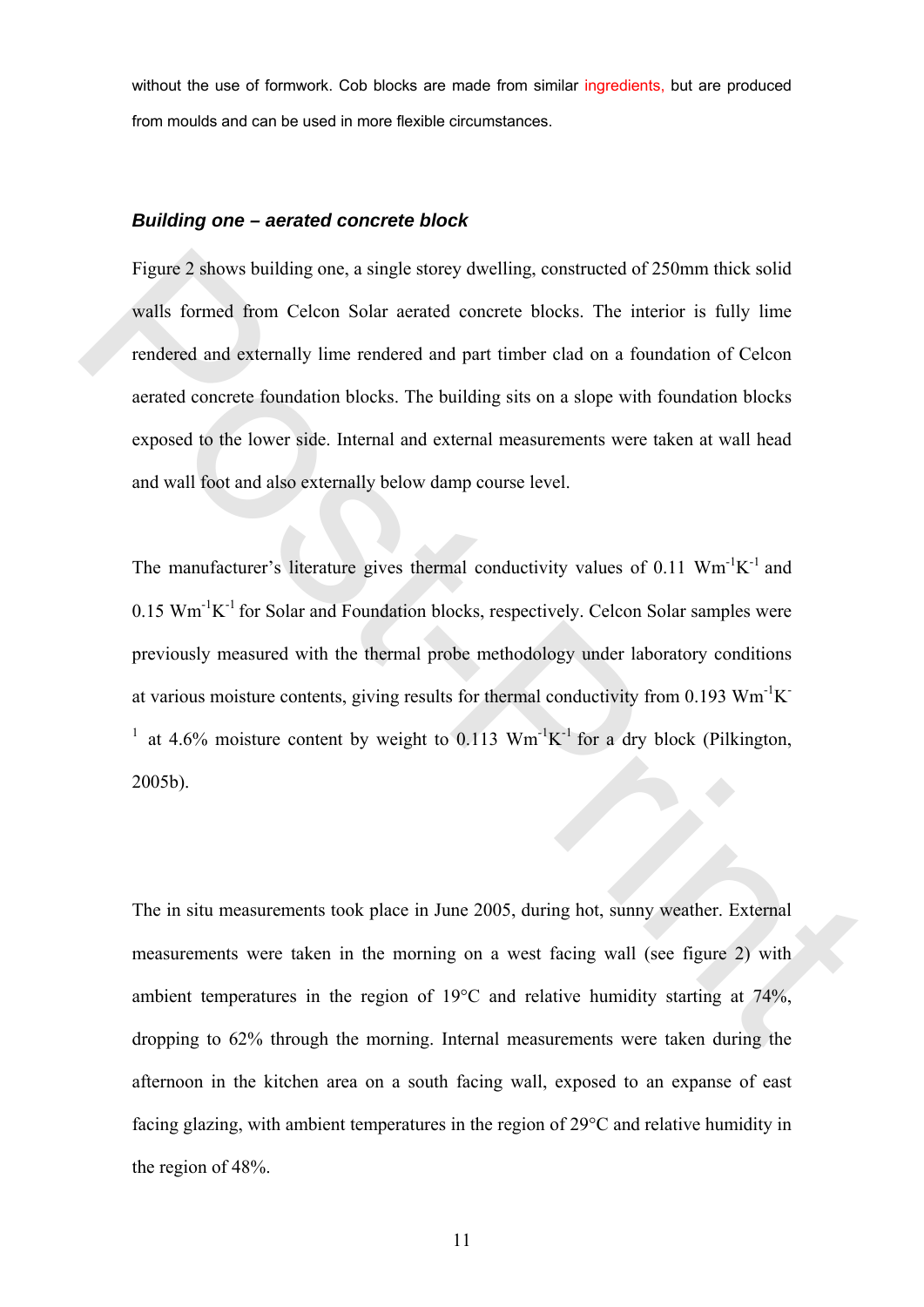Figure 3 shows measurements of a probe's needle and base temperatures before, during and after an internal measurement. The needle temperature stabilises with that of the sample after approximately 150s, from insertion at 14:07, and remains reasonably stable until the heating cycle starts at  $15:14$ . The temperature drift (y) with time (x) of the probe for 200s prior to heating, found by calculating the slope of the data trend in MS , was given by equation (2). The drift was found to be insignificant in comparison with the requirements of the standard test method, ASTM Committee (2000).

$$
y = 27.193 - 6E - 10^{-6}x\tag{2}
$$

Figure 4 shows the temperature rise of the heating period for the same measurement, plotted on a logarithmic scale, becoming linear after approximately 60s. A similar pattern was found in all 6 locations and a section from 60s to 250s was used for analysis in each case. The resulting thermal conductivity values are given in table 1.

**Table 1.** Thermal conductivity results for aerated concrete measurements

#### *Building two – mass cob.*

Figure 5 shows building two, a single storey bus shelter and toilet block known as The Body, at the Eden Project in Cornwall. Walls are of mass cob, 450mm thick, comprising approximately 39% white china clay, 59% red Devon clay and 2% barley straw, by weight. They are left exposed externally and are finished with 10mm of clay plaster internally. The cob walls sit on a 450mm high stone plinth and are protected from water ingress at their head by wide projecting eaves. The building has permanent unglazed openings, allowing free ventilation. The roof is predominantly of translucent Perspex sheet with some corrugated metal sheet. Measurements were taken externally at the foot and head of the north west facing wall and internally at the foot and head of an internal partition wall of matching construction. for 200s prior to heating, found by calculating the slope of the data tend in MS, was<br>given by equation (2). The offt was found to be insignificant in comparison with the<br>requirements of the standard test method, ASTM Com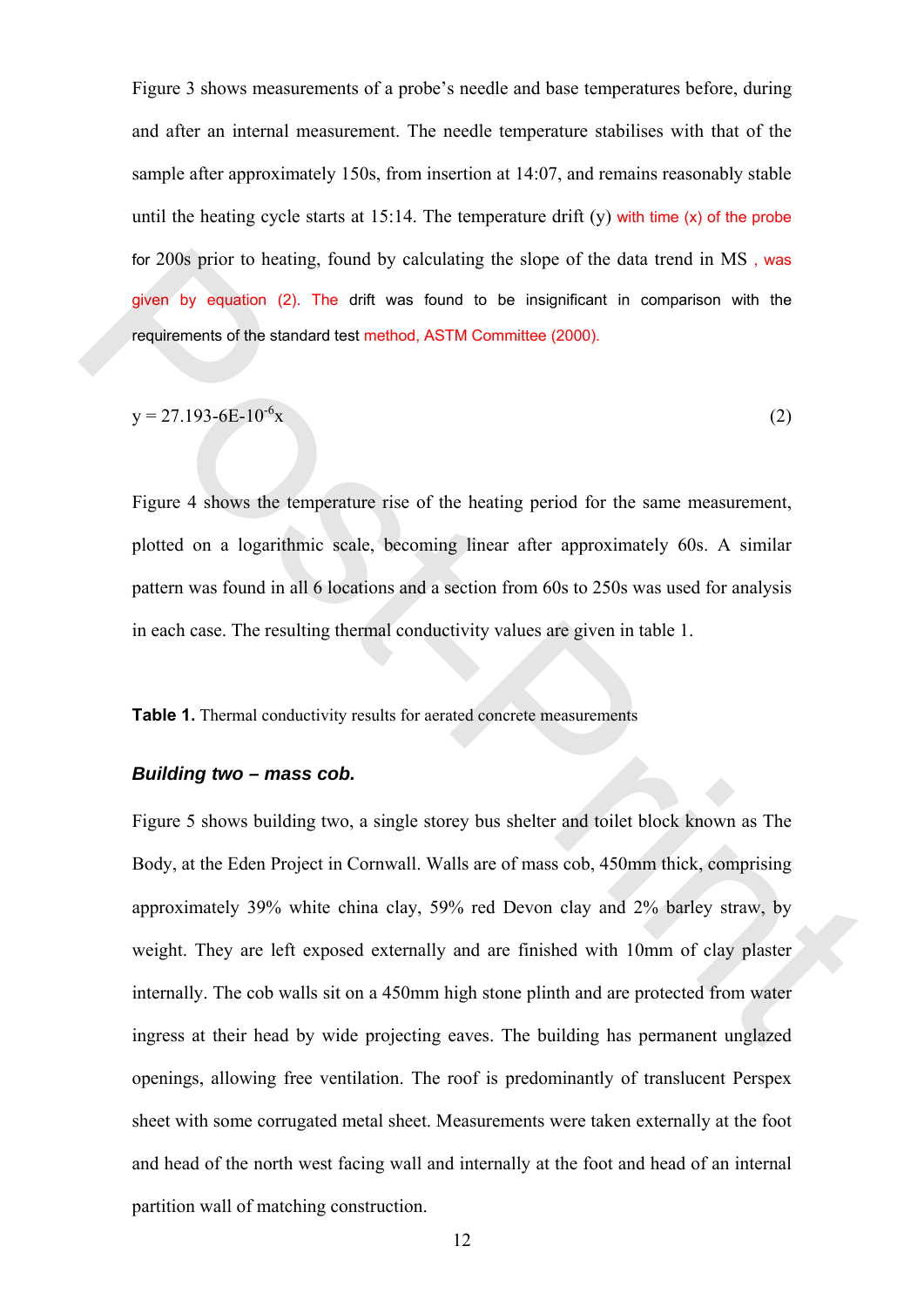Many values for the thermal conductivity of cob or unbaked earth can be found in the literature. Goodhew et al (2000) use  $0.45 \text{ Wm}^{-1}\text{K}^{-1}$  for cob made from Devon earth, while Goodhew & Griffiths, (2005) notes values used in practice are often approximations based on materials with similar density. Norton (1997) gives values of 0.45 Wm<sup>-1</sup>K<sup>-1</sup> or 0.65 Wm<sup>-1</sup>K<sup>-1</sup> with added stabiliser. Oughton (1986) gives a range of earth values between 0.43  $Wm^{-1}K^{-1}$  for relatively dry mud to 1.7  $Wm^{-1}K^{-1}$  for damp Liverpool clay. Little and Morton (2001) suggest  $0.65 \text{ Wm}^{-1}\text{K}^{-1}$  whereas Middleton (1987) gives a range between 1.3  $Wm^{-1}K^{-1}$  and 1.4  $Wm^{-1}K^{-1}$ . Previous thermal probe laboratory studies by the authors have produced values similar to all the above, dependent on density, soil types, mix proportions and moisture content. approximations hased on materials with similar density. Norton (1997) gives values of<br>
0.45 Wm<sup>1</sup>K<sup>-1</sup> or 0.65 Wm<sup>1</sup>K<sup>-1</sup> with added stabiliser. Oughton (1986) gives a range of<br>
earth values between 0.43 Wm<sup>1</sup>K<sup>-1</sup> for re

The in situ measurements took place over two hot days with broken cloud in June and July 2005. Ambient temperatures ranged from 23°C to 37°C and relative humidity from 22% to 62%. The layout of the building and the glazed roof areas meant that hole positions were sometimes exposed to direct solar irradiation and sometimes shaded.

Figure 6 shows measurements of a probe's needle and base temperatures before, during and after five measurements at the internal wall head while intermittently exposed to solar irradiation under a clear Perspex roof. The thermal lag of the cob creates a dampening of the ambient environmental conditions within the material. For example, the temperature drift y with time x of the 200s prior to the third heating cycle, given by equation (3), is approximately  $0.01^{\circ}$ C, or only 10% of the ASTM standard allowance ASTM Committee, (2000).

$$
y = 6E - 05x + 26.013
$$
 (3)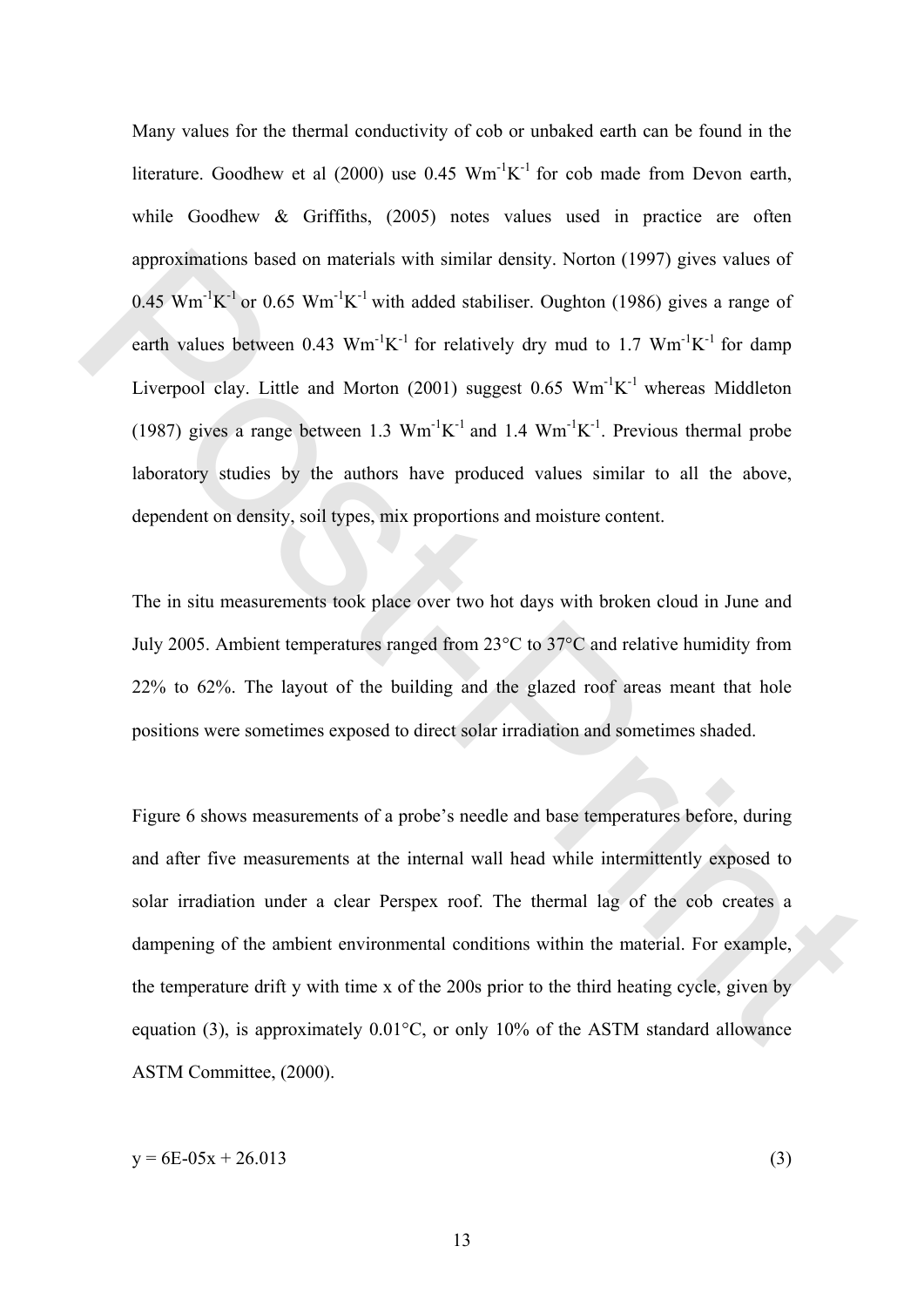Figure 7 shows the temperature rise of the heating cycle for the same measurement, plotted on a logarithmic scale, becoming linear after approximately 50s. A similar pattern was found in all 4 locations and a section from 50s to 200s was used for analysis in each case. The resulting thermal conductivity values are given in table 2.

**Table 2.** Thermal conductivity results for mass cob measurements at The Body

## *Building Three – cob blocks*

Figure 8 shows building three, a single storey summerhouse located in a sheltered setting in the UK county of Devon. It is constructed with a mixture of exposed cob block types, with and without a lambswool binder, over a stone plinth, forming 240mm thick walls, under a thatched roof. Table 2. Thermal conductivity results for mass cob measurements at The Body<br> **Building Three – cob blocks**<br>
Figure 8 shows building three, a single storey summerhouse located in a sheltered<br>
setting in the UK country of D

Internal and external measurements were taken at the wall head and foot on an overcast day in September 2005. Ambient temperature was in the region of 18°C and relative humidity 87%.

Figure 9 shows the measurement of a probe's needle and base temperature before, during and after one heating cycle of a cob block measurement. The ambient temperature fluctuation is slight and not immediately reflected in the probe needle temperature. The temperature drift y with time x of the 200s prior to this heating cycle, given by equation (4), is approximately 0.03°C.

 $y = 0.0001x + 17.041$  (4)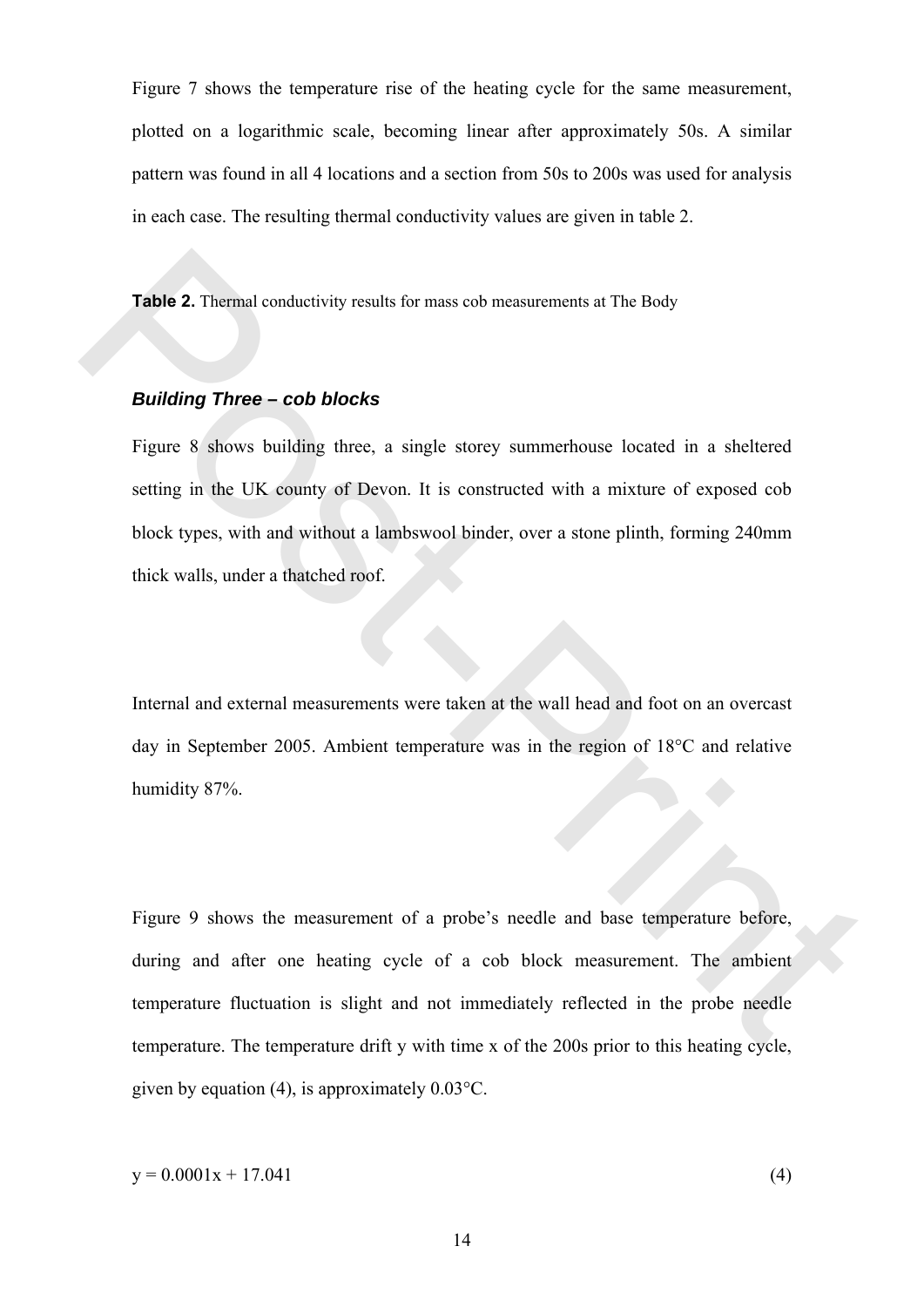Figure 10 shows the temperature rise of the heating cycle for a cob block measurement, plotted on a logarithmic scale. The best estimation of linearity for this measurement was between 150s and 250s. The pattern varied between measurements and various time sections were used in the analysis. The resulting thermal conductivity values are given in tables 3-6.

**Table 3.** Cob Block with lamb's wool, external, wall head**.** 

**Table 4.** Cob Block, external, above plinth.

**Table 5.** Cob Block with lamb's wool, internal, wall head.

**Table 6.** Cob Block, internal, above plinth.

#### **Conclusions and recommendations**

The prime goal of this article is to investigate the transferability of the thermal probe technique from the laboratory to in situ measurements on real buildings through in situ measurements on three case study buildings.

Data analysis shows that in situations where ambient environmental fluctuations are slight, as at buildings one and three, similar accuracy to that obtained in laboratory studies can be achieved: variability values (SD/mean) as calculated are in between 0.11 and 7.03 percent. Where more extreme fluctuations occur, as at building two, variability increases to a range of 4.60 to 11.60%. The precision of all measurements undertaken on the three case study buildings has an accuracy that is in excess of precision of  $\pm 15\%$ that is indicated on the ASTM standard for soils and soft rock (2000). As far as can be concluded from the work on three cases only, it therefore is valid to apply the thermal probe technique to in situ measurements on real buildings. sections were used in the analysis. The resulting thermal conductivity values are given<br>in table 3. Cob Block with lamb's wood, external, wall head.<br> **Table 4.** Cob Block external, above plinth.<br> **Table 6.** Cob Block with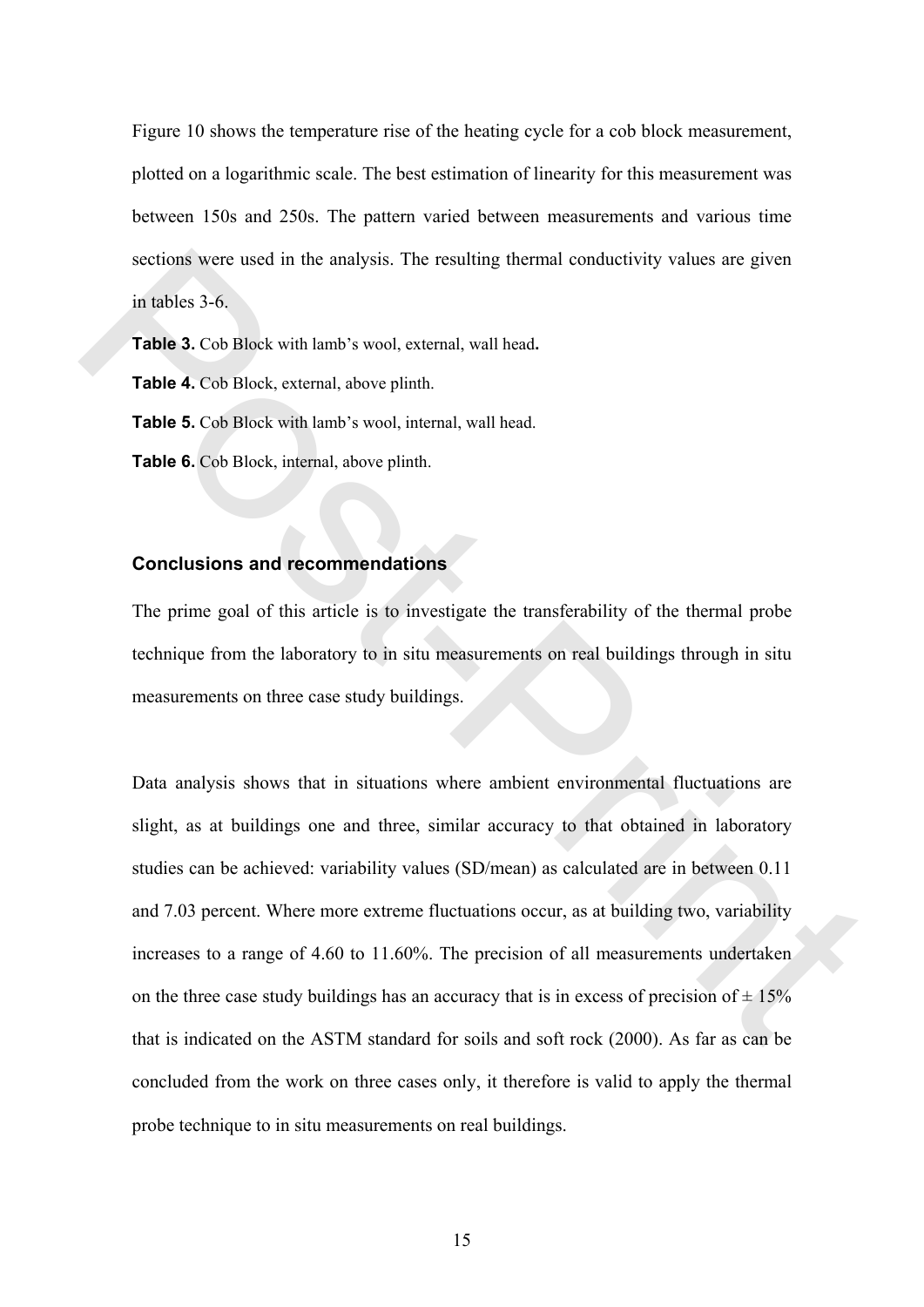The case studies also confirm the high level of variation found in similar materials. The thermal conductivities of the various cob types studied here ranged from  $0.448 \text{ Wm}^{-1} \text{K}^{-1}$ to 1.165  $\text{Wm}^{-1}\text{K}^{-1}$  despite similar location and apparent density. The thermal probe will measure the thermal conductivity of materials as actually present in a building, accounting for variations according to location, moisture content, mix and manufacturing processes.

Part of the rationale for developing the thermal probe technique for field measurements on buildings on site and in use is the impact of moisture content on the thermal properties of materials. While the initial case studies do not allow for hard conclusions on the impact of moisture content on the values obtained, it is noted that for instance the thermal conductivity of the internal walls of building one were higher than those achieved in dry blocks: the calculated design U value for the walls was  $0.44 \text{ Wm}^{-2}\text{K}^{-1}$ whereas, if using an average of values found above the damp proof course, the value becomes 0.51 Wm<sup>-2</sup>K<sup>-1</sup>. It is highly probable that these findings relate to moisture content, either through hygroscopic moisture uptake or through moisture transfer through the solid walls. If this is indeed the case, this raises substantial doubts on the use of thermal properties that are obtained with other techniques like the guarded hotplate method that evaporate the moisture content of a material sample during measurement. Consequently, there might be a substantial margin of error in using 'established data' for energy calculations. accounting for variations according to location, moisture content, mix and<br>manufacturing processes.<br>Part of the rationale for developing the thermal probe technique for field measurements<br>on buildings on site and in use i

During this research three important issues have been identified that need further study: (1) The derivation of values for thermal diffusivity from collected field data has been attempted, which would then give values for volumetric heat capacity. The results show potential through levels of repeatability similar to that found with thermal conductivity measurements, but need further analysis.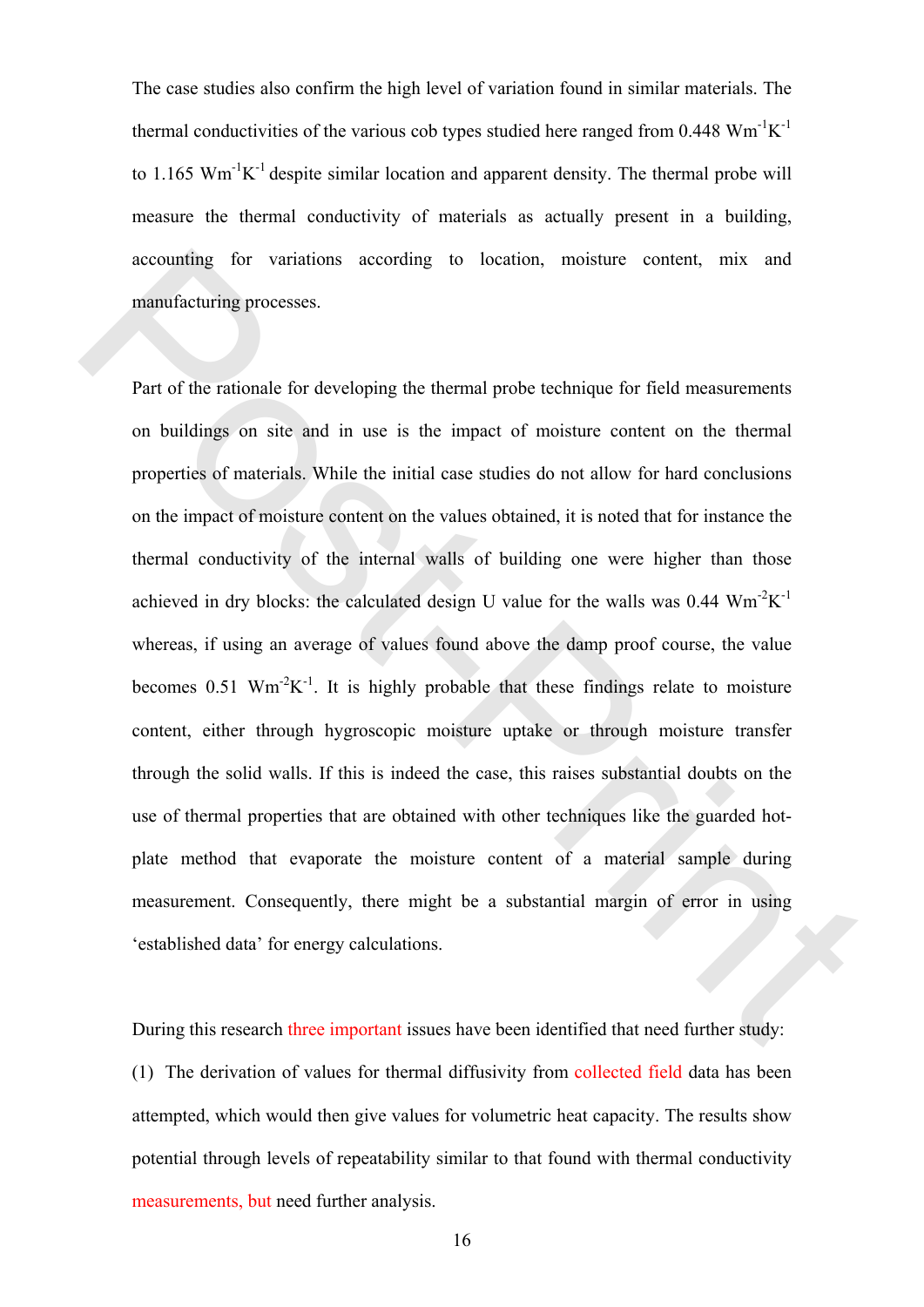(2) Further work is needed to analyse the effects of contact resistances within the probe and between the probe and the material. This may lead to an improved temperature measurement methodology for the probe, such as the resistance of the heater wire being used to establish the probe temperature, to reduce compound scatter in the data.

(3) Problems have been encountered in drilling small diameter holes in hard materials, such as stone, as making a hole of length 70 mm and diameter 2 mm is not a trivial task the data.<br>
(3) Problems have been encountered in drilling small diameter holes in hard<br>
materials, such as stone, as making a hole of length 70 mm and diameter 2 mm is not a<br>
trivial tusk<br> **Acknowledgements**<br>
The authors

#### **Acknowledgements**

The authors wish to thank MM.ad Architecture and Design for access to building one and the Eden Project for access to building two, also Brian Anderson of the Building Research Establishment for his help and advice.

This paper was prepared with support from the Carbon Trust, who accept no liability for accuracy or completeness or for any loss arising from reliance on its content.

#### **Notation**

The following symbols are used in this paper:

- $\lambda$  = Thermal conductivity (Wm<sup>-2</sup>K<sup>-1</sup>)
- $Q'$  = Power to the probe per unit length  $(Wm^{-1})$
- $\Delta T$  = Change in probe temperature ( $^{\circ}$ C)
- $t =$  Elapsed heating time (s)

## **References**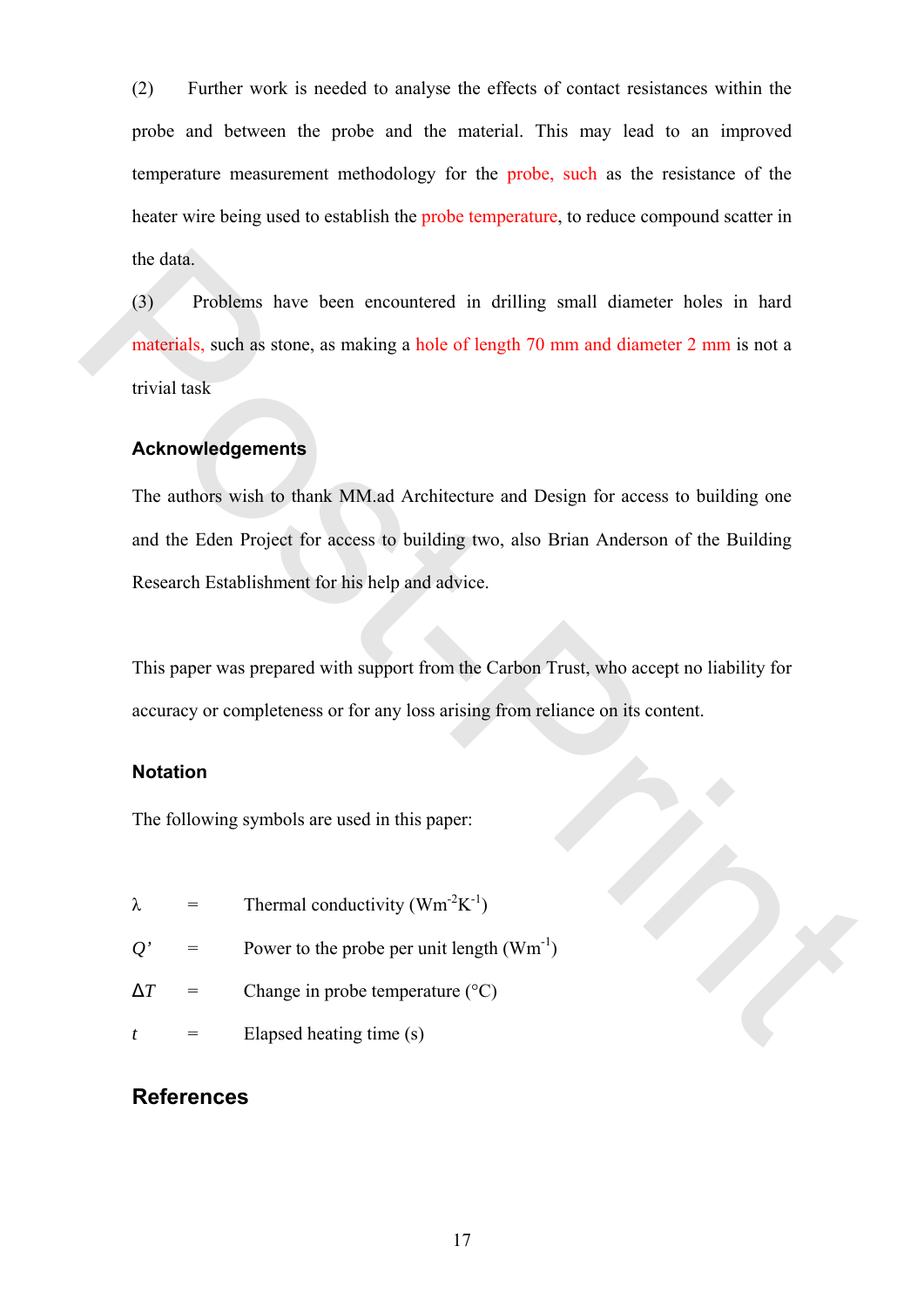ASTM Committee D18. (2000). "Standard test method for determination of thermal conductivity of soil and soft rock by thermal needle probe procedure." *ASTM International*, designation D 5334-00.

ASTM Committee C-8. (2004). *C 1113-99* "Standard test method for thermal conductivity of refractories by hot wire (platinum resistance thermometer technique)." *ASTM International*, Annual book of ASTM standards 2004, 15.01, 209-214. ASTM Committee C-8. (2004).  $G/1135-99$  "Slundard test method for thermal<br>conductivity of refractories by hot wire (platinum resistance thermometer<br>technique)."  $\triangle STM International book$  of  $\triangle STM$  standards 2004, 15.01,<br>209-214.<br>ASTM Comm

ASTM Committee D20. (2005). "Standard test method for thermal conductivity of plastics by means of a transient line-source technique." *ASTM International*, designation D 5930-01.

Batty, W.J., Probert SD, Ball M, O'Callaghan PW (1984). "Use of the thermal probe technique for the measurement of the apparent thermal conductivities of moist materials." *Applied Energy* 18(2), 301-317.

Blackwell, J.H., Misener. A.D., (1951). "Approximate Solution of a Transient Heat Flow Problem." *Proc. Phys. Soc. A*, 64, 1132-1133.

Blackwell, J.H. (1952). "Radial-axial heat flow in regions bounded internally by circular cylinders." *Canadian Journal of Physics*, 31, 472-479.

Blackwell, J.H. (1954). "A transient-flow method for determination of thermal constants of insulating materials in bulk, Part 1-Theory." *Journal of Applied Physics*, 25(2), 137-144.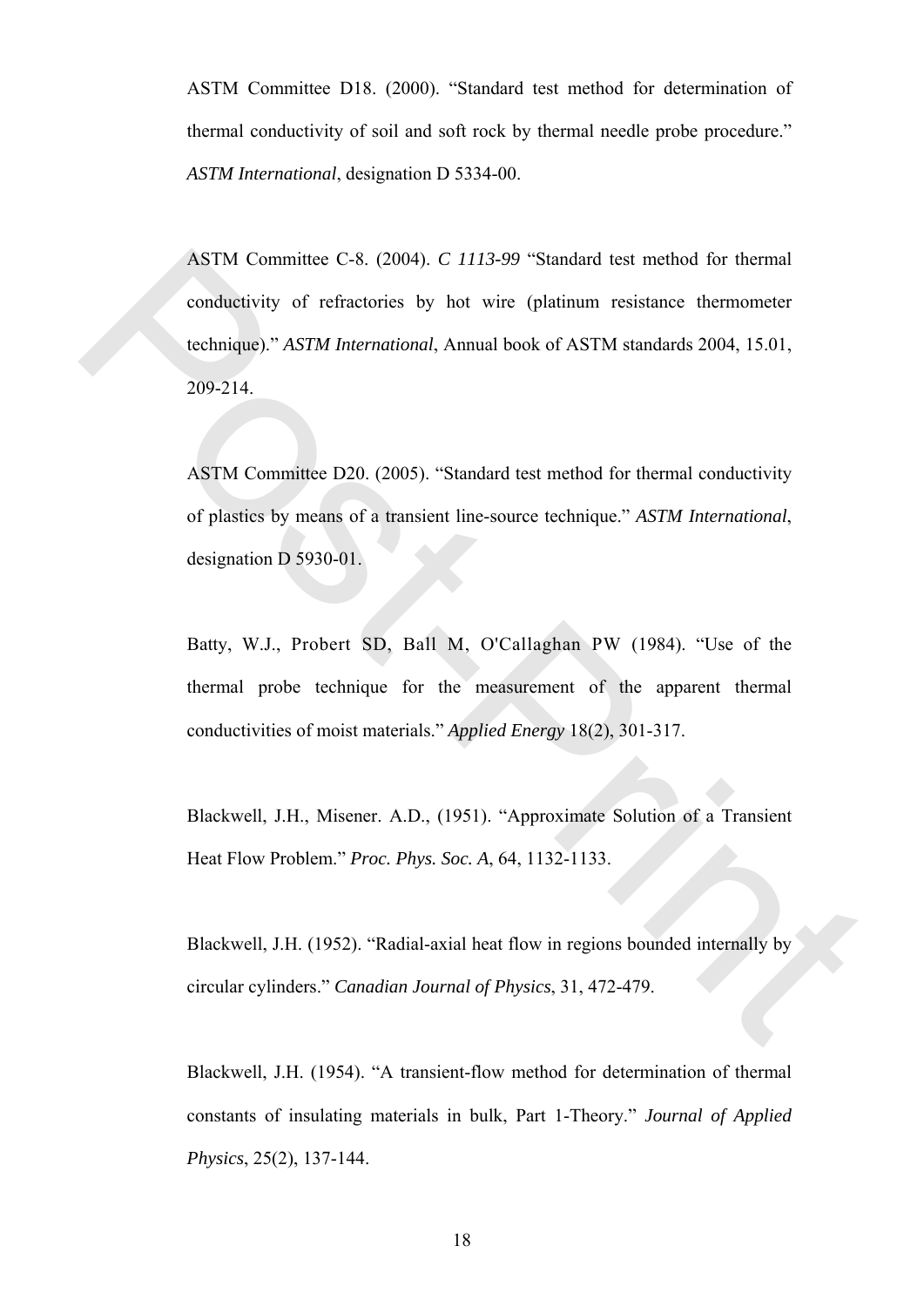Carslaw, H.S., Jaeger, J.C. (1959). "Conduction of heat in solids." *Oxford University Press*, Oxford, 2nd edtn.

Childs, P.R.N. (2001). "*Practical Temperature Measurement*." Butterworth Heinemann.

Davis WR in Maglic KD, Cezairliyan A, Peletsky VE (editors) (1984) *Compendium of thermophysical property measurement methods, v.1 Survey of measurement techniques,* Plenum Press, New York and London, 231-254 Heinemann.<br>
Davis WR in Maglic KD, Cezairliyan A, Peletsky VE (editors) (1984)<br>
Compendium of thermophysical property measurement methods. v.1<br>
Survey of measurement techniques, Plenum Press, New York and London,<br>
231-254<br>

Doran, S. (2000). "DETR Framework Project Report: Field investigations of the thermal performance of construction elements as built." *Building Research Establishment* Client Report No. 78132. BRE East Kilbride. Scotland.

DTI. (2002). "*Energy consumption in the United Kingdom*." National Statistics*.*

Goodhew, S., Griffiths, R., and Watson L. (2000). "Some preliminary studies of the thermal properties of Devon cob walls," Terra 2000; *Proceedings of the Eighth International Conference on the Study and Conservation of Earthen Architecture.*. English Heritage, James and James*,* London 139-143.

Goodhew, S.M., Griffiths, R. (2004). "Analysis of thermal probe measurements using an iterative method to give sample conductivity and diffusivity data." *Applied Energy*,Elsevier Ltd 77(4), 205-224.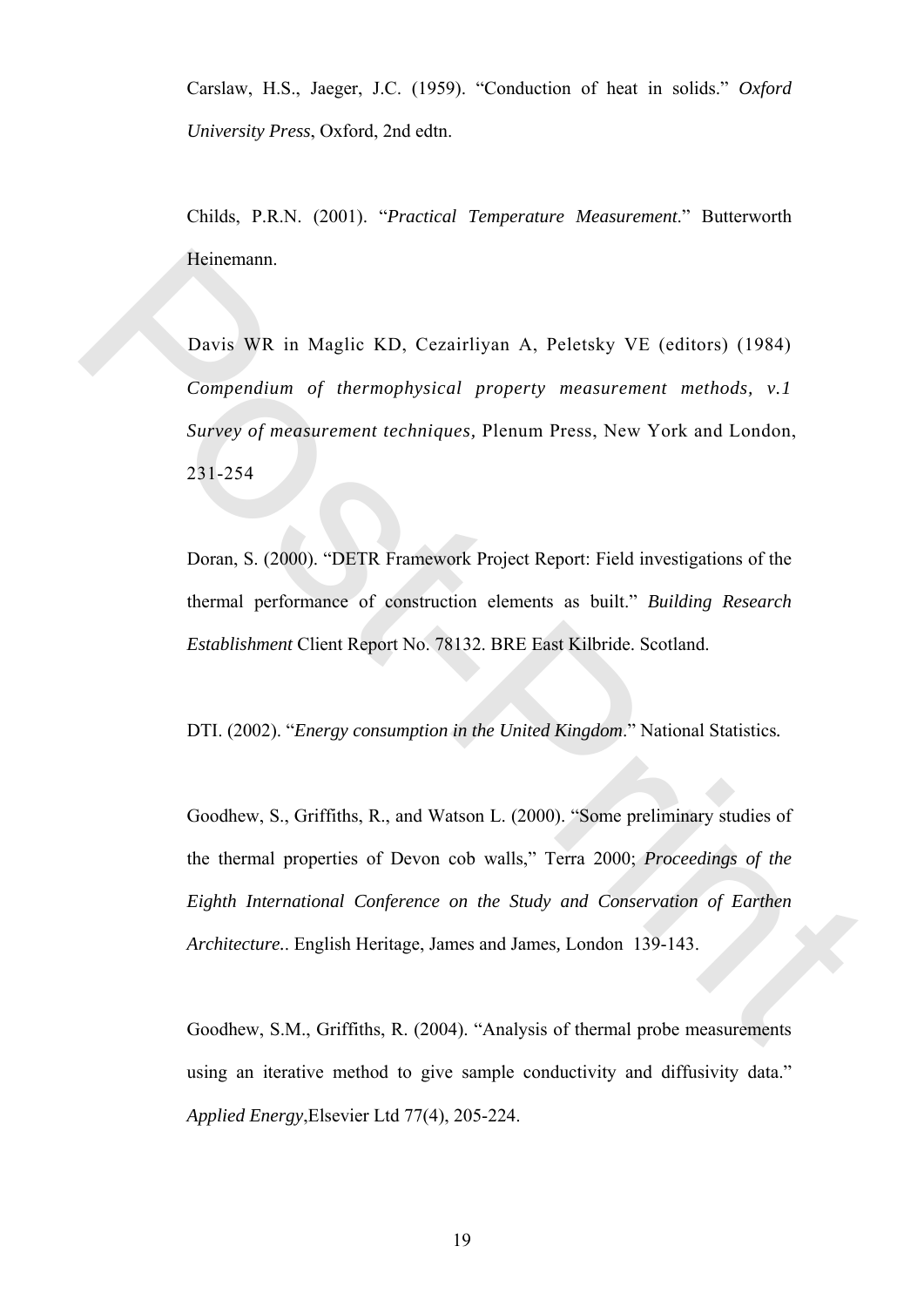Goodhew, S.M., Griffiths, R., (2005) "Sustainable walls to meet the building regulations." *Energy and Buildings*, Elsevier Ltd, 37,451-459.

Hooper, F.C., Lepper, F.R. (1950). "Transient heat flow apparatus for the determination of thermal conductivities." *Transactions American Society of Heating and Ventilation Engineers*, 56,309-324. Hooper, F.C., Lepper, F.R. (1950). "Transient heat flow apparatus for the<br>determination of thermal conductivities." *Transactions American Society of*<br>*Healing and Venillation Engineers*, 56,309-324.<br>
Hukseflux, (2001). "

Hukseflux, (2001). "TP08 small size non-steady-state probe for thermal conductivity measurement." Hukseflux Thermal Sensors, *Delft.*

Kubicar, L., (1999). "Transient methods for measuring thermophysical parameters." Minutes of Workshop W III, 15th *European Conference on Thermophysical Properties,* Wurzburg, September 5-9.

Little, B., Morton, T., (2001). "Building with earth in Scotland: innovative design and sustainability." *Scottish Executive Central Research Unit.*

Middleton, G.F., revised by Schneider, L.M., (1987). "Bulletin 5: Earth-wall construction." *CSIRO, Division of building, construction and engineering*, Australia, 4th edtn.

Norton, J. (1997) "Building with Earth - a handbook." *Intermediate Technology Publications,* London.

Oughton, R.J., (1986). "CIBSE guide, volume A: design data." *The Chartered Institution of Building Services Engineers,* London, 5th edtn.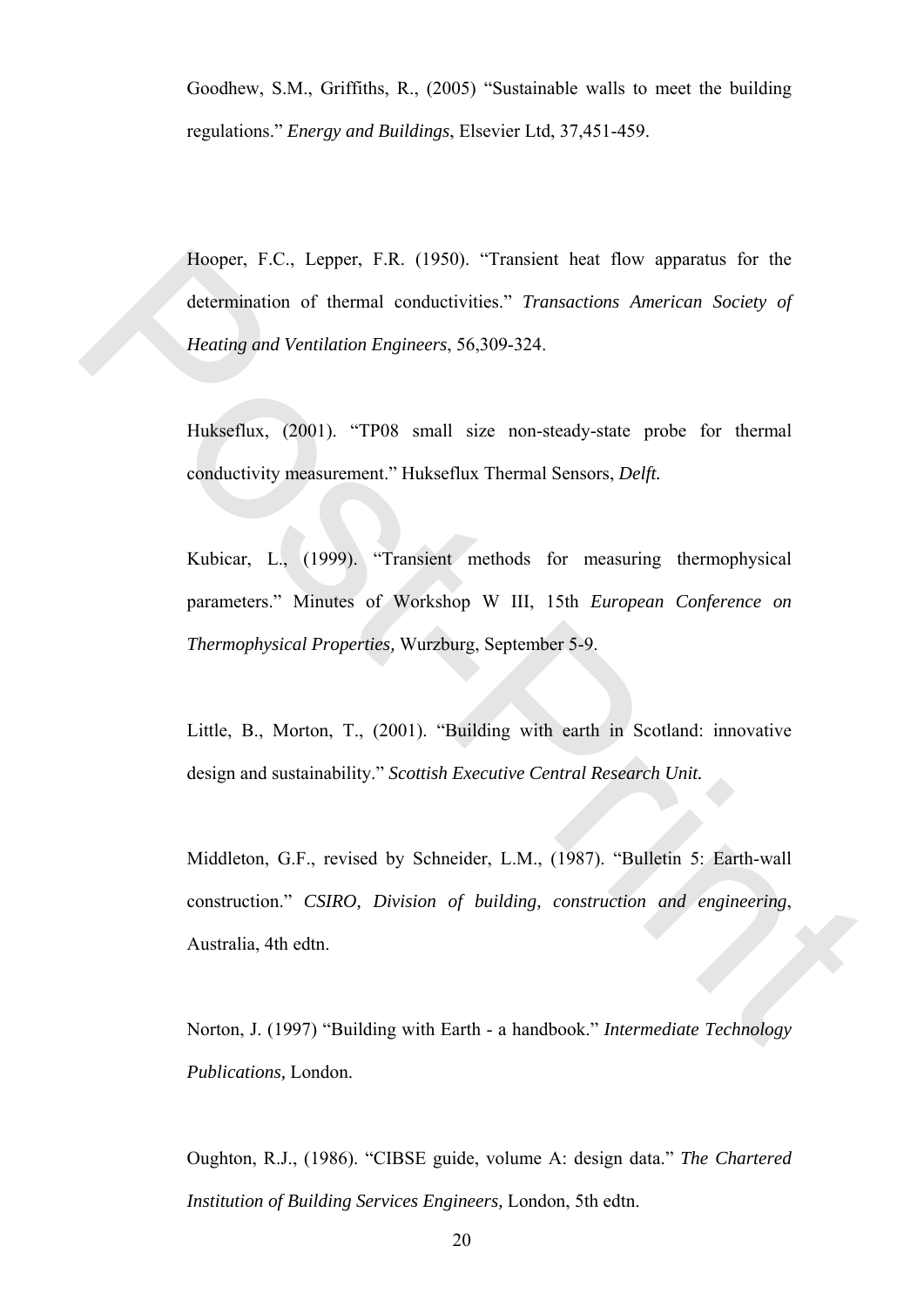Pilkington, B. (2005a). "Interim Report 04: TP08 Measurements, Work in Progress." University of Plymouth, 12/04/2005, unpublished.

Pilkington, B. (2005b). "Interim Report 05: Thermal probe measurements of aerated concrete at varied moisture content." University of Plymouth, 17/01/2006, unpublished.

Salmon, D.R., Williams, R.G., Tye, R.P. (2002). "Thermal conductivity and moisture measurements on masonry materials, Insulation materials: testing and applications." 4th volume, ASTM STP 1426, A.O. Desjarlais and R.R. Zarr, Eds., *American Society for Testing and Materials*, West Conshohocken, PA, 2002. Pilkington, B. (2005b). "Interim Report 05: Thermal probe measurements of<br>accrated concrete at varied moisture content." University of Plymouth,<br>17/01/2006, unpublished.<br>Salmon, D.R., Williams, R.G., Tye, R.P. (2002). "Th

Schleiermacher, A. (1888). "On the thermal conduction of gas." *Wiedeman Ann*. Phys. 34, 623-646.

Spiess, E.L., Walz E, Nesvabda P, Morley M, van Haneghem IA, Salmon DR (2001). "Thermal conductivity of food materials at elevated temperatures." High Temperatures - High Pressures *ECTP Proceedings* 33(15), 693-697,

Stalhane, B., and Pyk, S. (1931). "New method for determination of thermal coefficients." *Teknisk Tidskrift* 61(28), 389-96.

Touloukian YS, Powell RW, HO CY, Klemens PG (1970) "Thermophysical properties of matter, volume 2: Thermal conductivity non-metallic solids"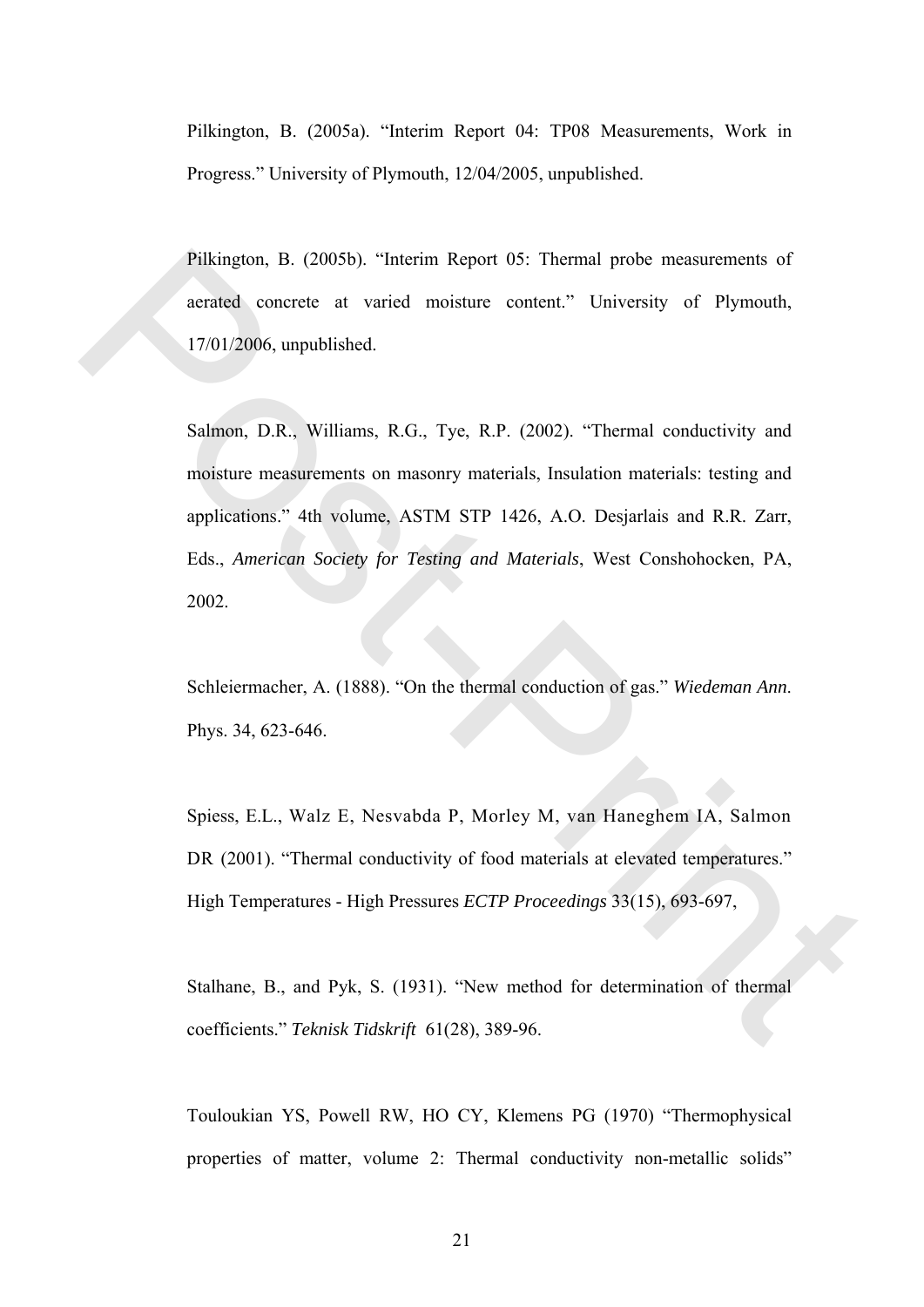Thermophysical Properties Research Center (TPRC), Purdue University, IFI/Plenum, New York

Tye, R., Kubičár L, Lockmuller N. (2005). "The development of a standard for contact transient methods of measurement of thermophysical properties." *International Journal of Thermophysics,* 26(6), 1917-1938.

Underwood, W.M., McTaggart, R.B. (1960). "The thermal conductivity of several plastics, measured by an unsteady state method." *Chem. Eng. Progr. Sym.*  56(30), 261-268. for contact transient methods of measurement of thermophysical properties."<br>
International Journal of Thermophysics, 26(6), 1917-1938.<br>
Underwood, W.M., McTaggart, R.B. (1960). "The thermal conductivity of<br>
several plasti

Van der Held, E.F.M., Van Drunen, F.G. (1949). "A method of measuring the thermal conductivity of liquids." *Physica A*, 15,865.

Vos, B.H. (1955). "Measurements of thermal conductivity by a non-steady-state method." *Appl. Sci. Res*. Section A, 5, 425-438.

Woodside, W. (1958). "Probe for thermal conductivity measurement of dry and moist materials." *Heating, Piping & Air Conditioning*, 32(9), 163-170.

Xie, H., Cheng, S. (2001). "A fine needle probe for determining the thermal conductivity of penetrable materials."*, Meas. Sci. Technol*., IOP Publishing Ltd..,12, 58-62.

Yang, W., Sokhansanj S, Tang J, Winter P (2002). "Determination of Thermal Conductivity, Specific Heat and Thermal Diffusivity of Borage Seeds."*, Biosystems Engineering,* 82(2), 169–176.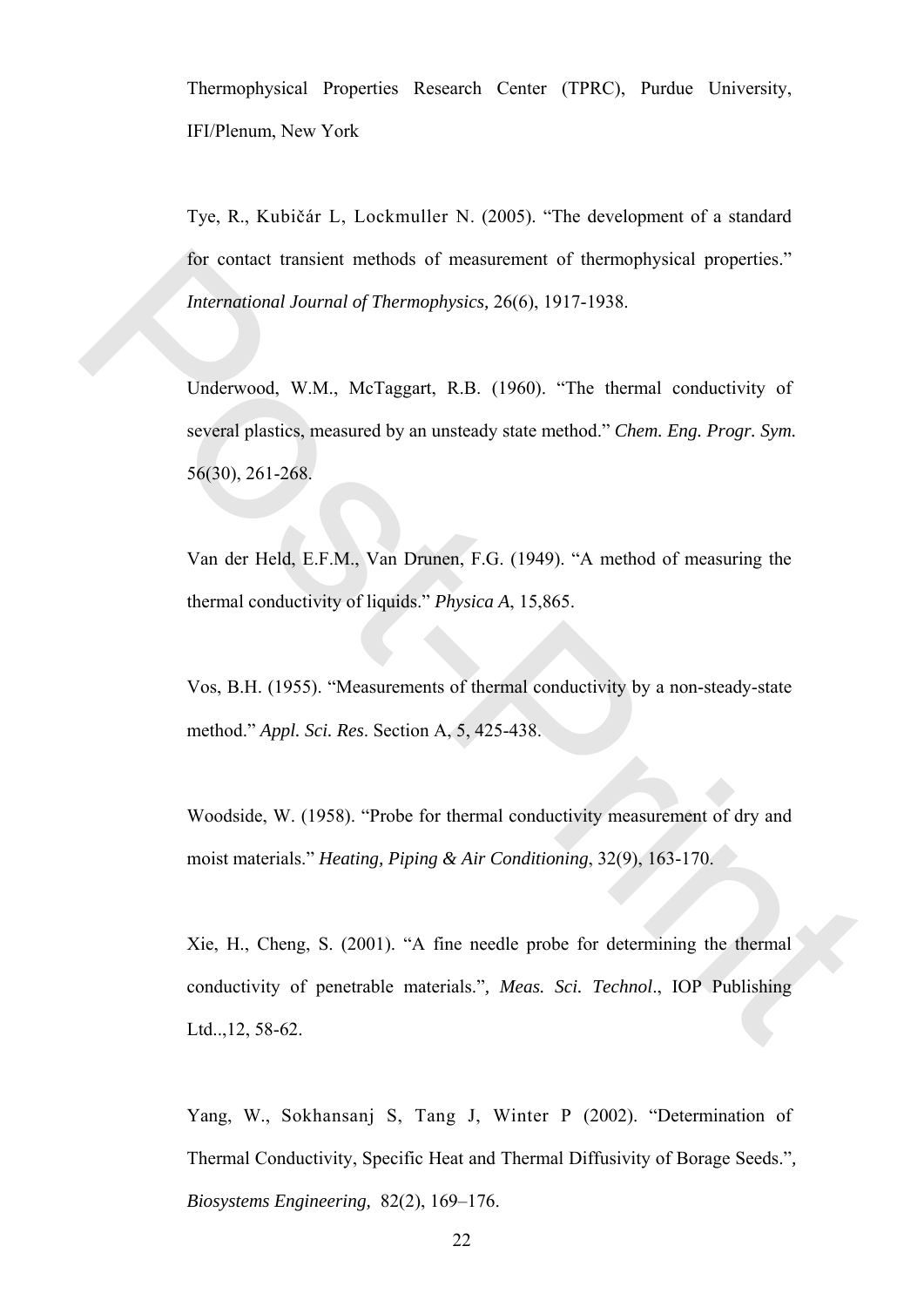Zhang, X., Fujii, M. (2003). "Measurements of the thermal conductivity and thermal diffusivity of polymers." *Polymer Engineering and Science*, 43 (11), 1755-1764.

Post-Print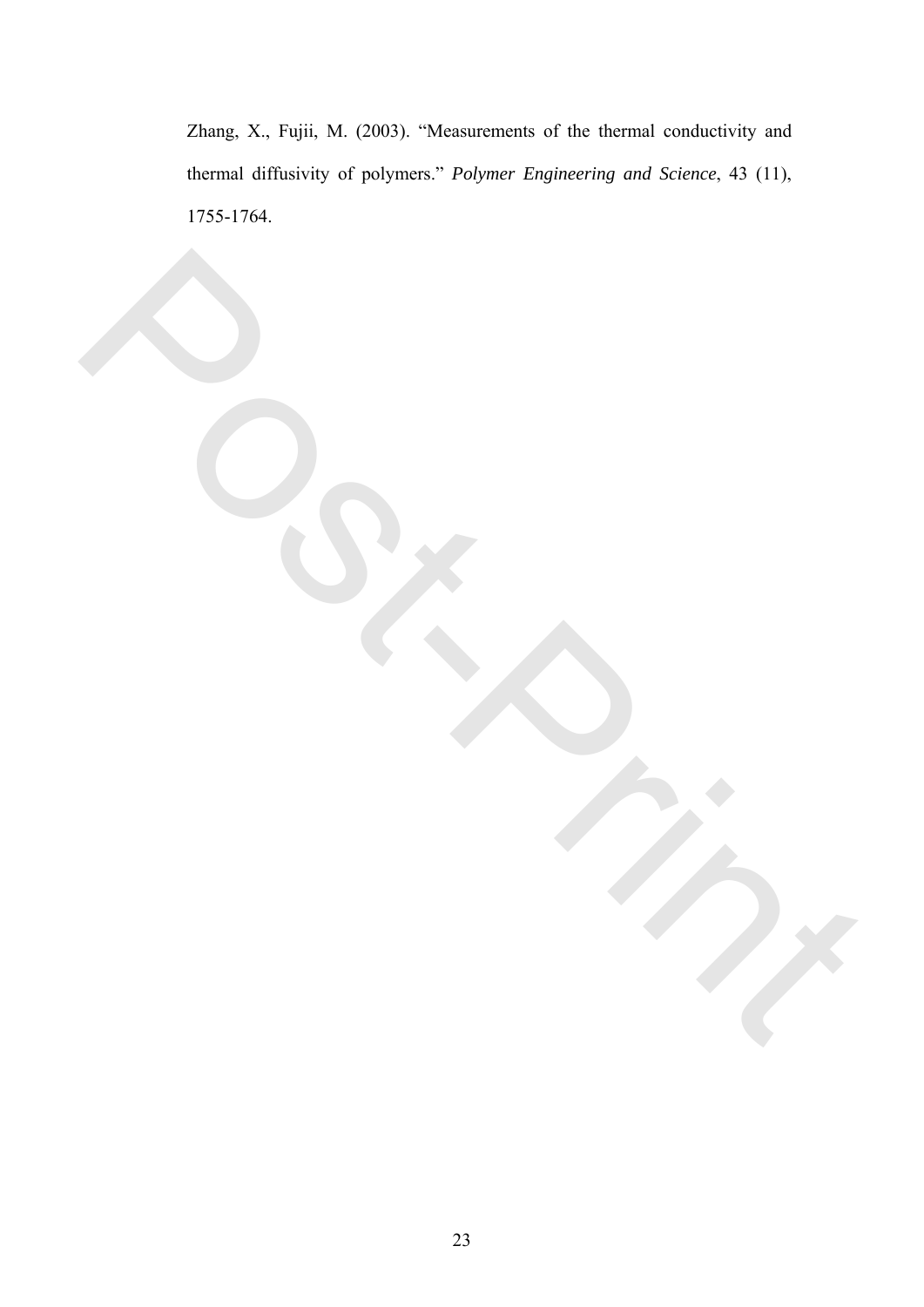|                                  | Mean $\lambda$  |             | S.D. / |
|----------------------------------|-----------------|-------------|--------|
| <b>Measurement location</b>      | $Wm^{-1}K^{-1}$ | <b>S.D.</b> | Mean   |
| Foundation block, external       |                 |             |        |
| 120mm above ground level         | 0.509           | 0.00385     | 0.76%  |
| Foundation block, external       | 0.239           | 0.008816    | 3.69%  |
| 1.5m above ground level          |                 |             |        |
| 120mm below damp proof course    |                 |             |        |
| Solar block, external            | 0.173           | 0.008486    | 4.90%  |
| 200mm above damp proof course    |                 |             |        |
| Solar block, external            | 0.153           | 0.001245    | 0.81%  |
| 1.4m above damp proof course     |                 |             |        |
| Solar block, internal            | 0.136           | 0.000155    | 0.11%  |
| 100mm above finished floor level |                 |             |        |
| Solar block, internal            | 0.132           | 0.00016     | 0.12%  |
| 1.68m above finished floor level |                 |             |        |
|                                  |                 |             |        |
|                                  |                 |             |        |
|                                  |                 |             |        |
|                                  |                 |             |        |
|                                  |                 |             |        |
|                                  |                 |             |        |
|                                  |                 |             |        |
|                                  |                 |             |        |
|                                  |                 |             |        |
|                                  |                 |             |        |
|                                  |                 |             |        |

**Table 1.** Thermal conductivity results for aerated concrete measurements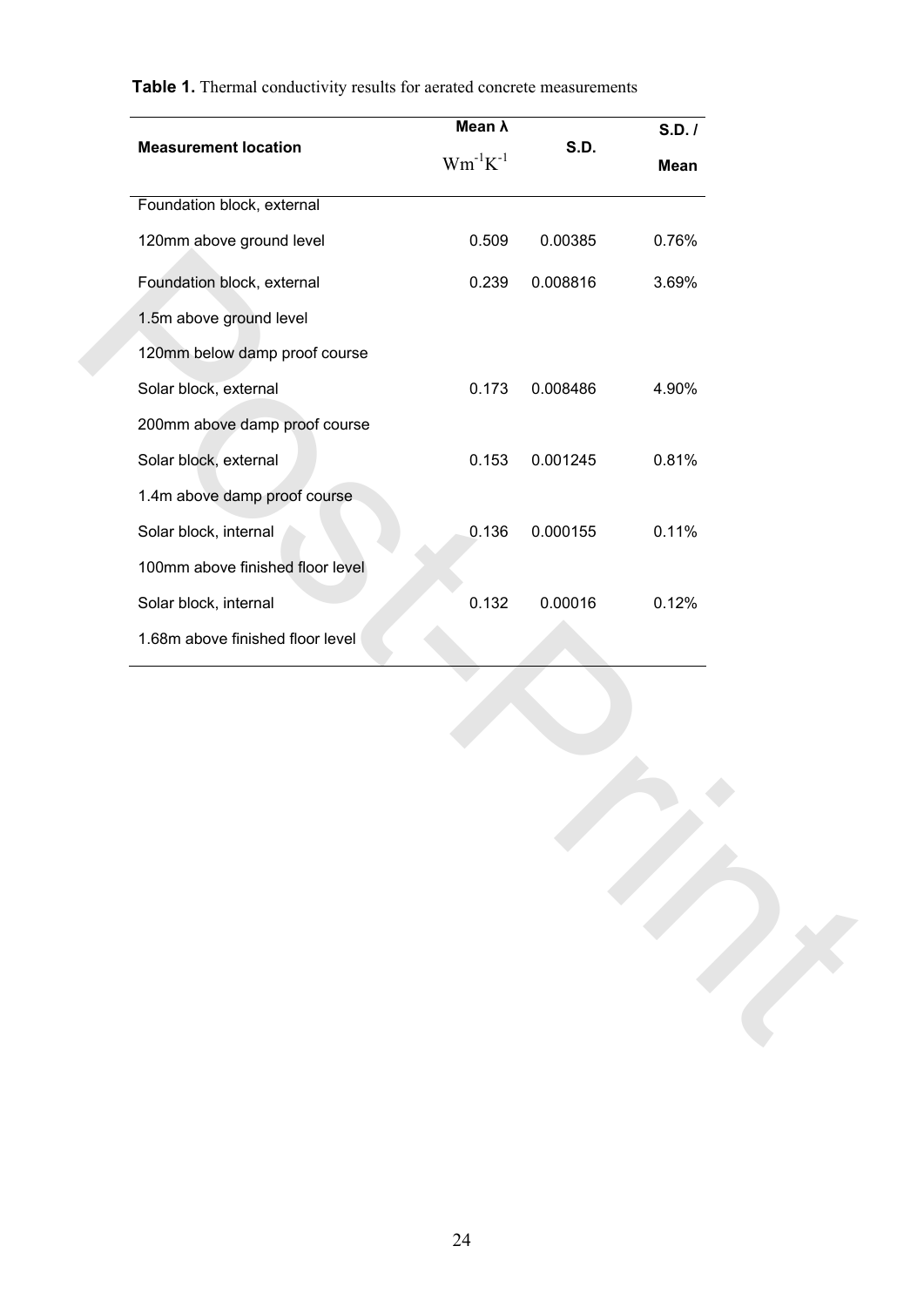| $\mathrm{Wm}^{\text{-}1}\mathrm{K}^{\text{-}1}$<br>Mean<br>1.165<br>0.098<br>8.44%<br>0.810<br>0.094<br>11.60%<br>0.824<br>0.038<br>4.61%<br>0.987<br>0.100<br>10.09% |                                  | Mean $\lambda$ |             | S.D. / |
|-----------------------------------------------------------------------------------------------------------------------------------------------------------------------|----------------------------------|----------------|-------------|--------|
|                                                                                                                                                                       | <b>Measurement location</b>      |                | <b>S.D.</b> |        |
|                                                                                                                                                                       | External, 180mm above plinth     |                |             |        |
|                                                                                                                                                                       | 600mm above ground level         |                |             |        |
|                                                                                                                                                                       | External, 650mm below wall head  |                |             |        |
|                                                                                                                                                                       | 2.67m above ground level         |                |             |        |
|                                                                                                                                                                       | Internal, 180mm above plinth     |                |             |        |
|                                                                                                                                                                       | 600mm above finished floor level |                |             |        |
|                                                                                                                                                                       | Internal, 900mm below wall head  |                |             |        |
|                                                                                                                                                                       | 2.23m above finished floor level |                |             |        |
|                                                                                                                                                                       |                                  |                |             |        |
|                                                                                                                                                                       |                                  |                |             |        |

**Table 2.** Thermal conductivity results for mass cob measurements at The Body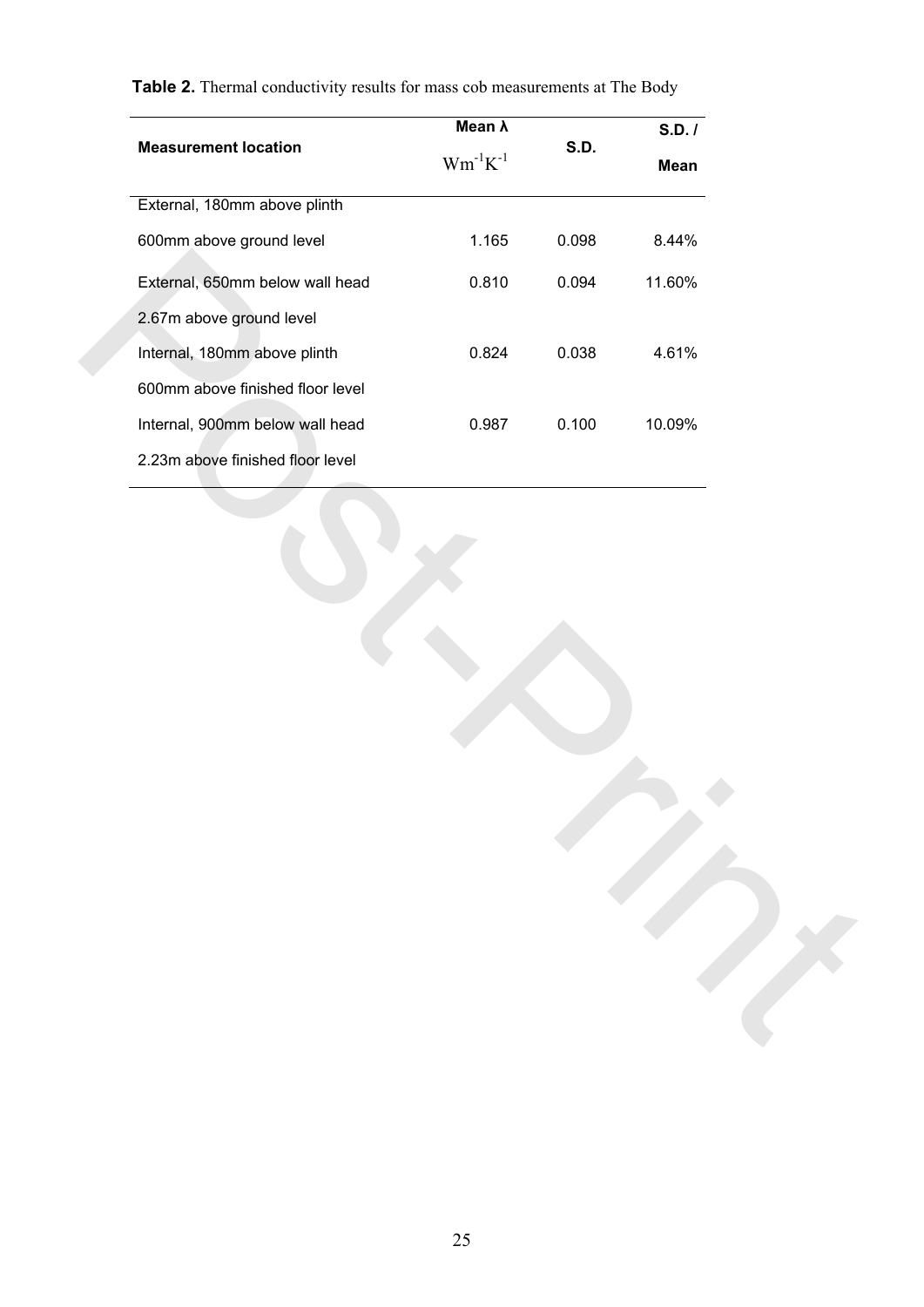|  |  | Table 3. Cob Block with lamb's wool, external, wall head |  |  |
|--|--|----------------------------------------------------------|--|--|
|--|--|----------------------------------------------------------|--|--|

| Time Period<br>Run<br>Probe<br>for RegAnls<br>Mean $\lambda$<br>TP08 131<br>$50 - 150s$<br>0.850<br>$\overline{\mathbf{A}}$<br>0.877<br>${\bf E}$<br>TP08 131<br>$60 - 160s$<br>$\mathbf L$<br>TP08 142<br>$60 - 160s$<br>0.870<br>${\bf P}$<br>TP08 142<br>$60 - 160s$<br>$0.826\,$<br>${\bf S}$<br>TP08 141<br>0.867<br>$50\mbox{-}150\mathrm{s}$<br>0.858<br>Mean:<br>Standard<br>Deviation:<br>0.0205<br>SD/Mean<br>2.38% |  |  |  |  |
|-------------------------------------------------------------------------------------------------------------------------------------------------------------------------------------------------------------------------------------------------------------------------------------------------------------------------------------------------------------------------------------------------------------------------------|--|--|--|--|
|                                                                                                                                                                                                                                                                                                                                                                                                                               |  |  |  |  |
|                                                                                                                                                                                                                                                                                                                                                                                                                               |  |  |  |  |
|                                                                                                                                                                                                                                                                                                                                                                                                                               |  |  |  |  |
|                                                                                                                                                                                                                                                                                                                                                                                                                               |  |  |  |  |
|                                                                                                                                                                                                                                                                                                                                                                                                                               |  |  |  |  |
|                                                                                                                                                                                                                                                                                                                                                                                                                               |  |  |  |  |
|                                                                                                                                                                                                                                                                                                                                                                                                                               |  |  |  |  |
|                                                                                                                                                                                                                                                                                                                                                                                                                               |  |  |  |  |
|                                                                                                                                                                                                                                                                                                                                                                                                                               |  |  |  |  |
|                                                                                                                                                                                                                                                                                                                                                                                                                               |  |  |  |  |
|                                                                                                                                                                                                                                                                                                                                                                                                                               |  |  |  |  |
|                                                                                                                                                                                                                                                                                                                                                                                                                               |  |  |  |  |
|                                                                                                                                                                                                                                                                                                                                                                                                                               |  |  |  |  |
|                                                                                                                                                                                                                                                                                                                                                                                                                               |  |  |  |  |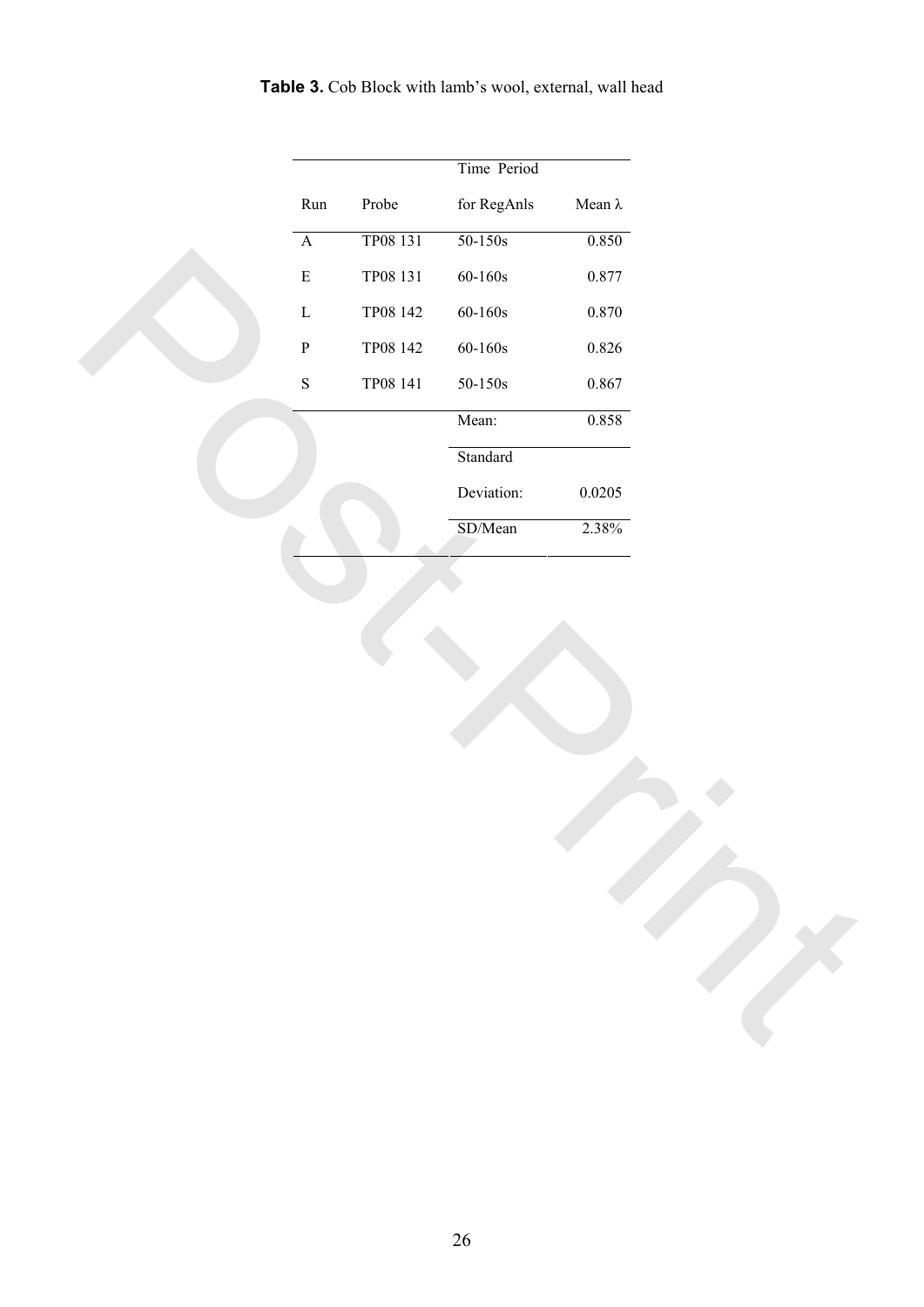**Table 4.** Cob Block, external, above plinth

|              |          | Time<br>Period     |                |  |
|--------------|----------|--------------------|----------------|--|
| $\rm Run$    | Probe    | for RegAnls        | Mean $\lambda$ |  |
| $\, {\bf B}$ | TP08 132 | $150 - 250s$       | 0.536          |  |
| $\mathbf F$  | TP08 132 | $60 - 160s$        | 0.521          |  |
| $\rm K$      | TP08 141 | $60 - 160s$        | 0.547          |  |
| $\mathbf T$  | TP08 142 | $70-170\mathrm{s}$ | 0.536          |  |
|              |          | Mean:              | 0.535          |  |
|              |          | Standard           |                |  |
|              |          | Deviation:         | $0.0107\,$     |  |
|              |          | SD/Mean            | $2.00\%$       |  |
|              |          |                    |                |  |
|              |          |                    |                |  |
|              |          |                    |                |  |
|              |          |                    |                |  |
|              |          |                    |                |  |
|              |          |                    |                |  |
|              |          |                    |                |  |
|              |          |                    |                |  |
|              |          |                    |                |  |
|              |          |                    |                |  |
|              |          |                    |                |  |
|              |          |                    |                |  |
|              |          |                    |                |  |
|              |          |                    |                |  |
|              |          |                    |                |  |
|              |          |                    |                |  |
|              |          |                    |                |  |
|              |          |                    |                |  |
|              |          |                    |                |  |
|              |          |                    |                |  |
|              |          |                    |                |  |
|              |          |                    |                |  |
|              |          |                    |                |  |
|              |          |                    |                |  |
|              |          |                    |                |  |
|              |          |                    |                |  |
|              |          |                    |                |  |
|              |          |                    |                |  |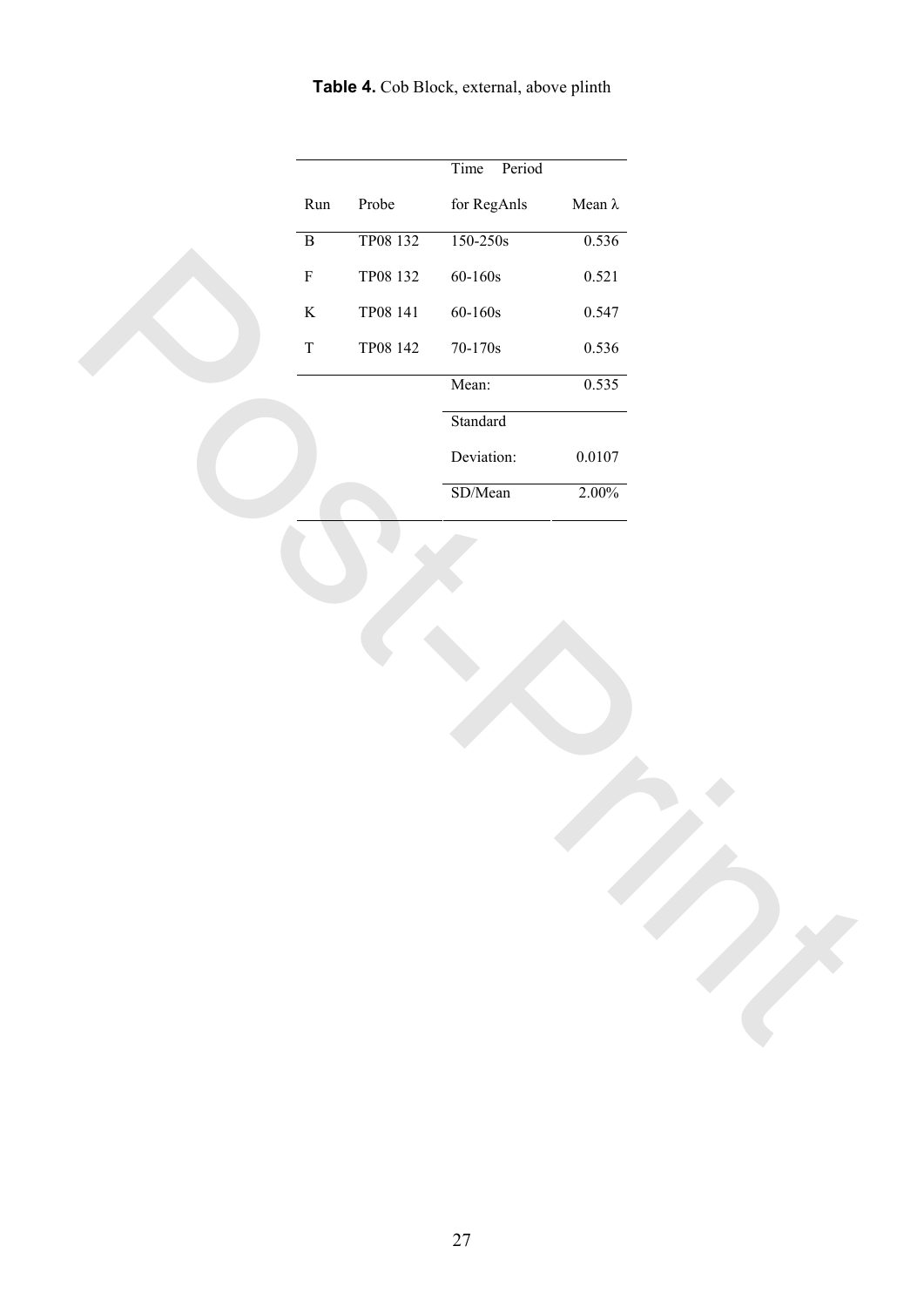|  |  |  | Table 5. Cob Block with lambs wool, internal, wall head |  |
|--|--|--|---------------------------------------------------------|--|
|  |  |  |                                                         |  |

| Time<br>Period<br>Probe<br>for RegAnls<br>Mean $\lambda$<br>Run<br>TP08 141<br>$60 - 160s$<br>0.644<br>$\overline{C}$<br>TP08 141<br>$100\mbox{-} 200\mathrm{s}$<br>0.699<br>${\bf G}$<br>TP08 132<br>$\bf J$<br>$100\mbox{-}200\mathrm{s}$<br>$0.718\,$<br>TP08 132<br>$70-170\mathrm{s}$<br>0.649<br>${\bf N}$<br>TP08 131<br>$90 - 190$<br>$0.760\,$<br>${\bf Q}$<br>0.694<br>Mean:<br>Standard<br>Deviation:<br>$0.0487\,$<br>SD/Mean<br>7.02% |  |  |  |
|----------------------------------------------------------------------------------------------------------------------------------------------------------------------------------------------------------------------------------------------------------------------------------------------------------------------------------------------------------------------------------------------------------------------------------------------------|--|--|--|
|                                                                                                                                                                                                                                                                                                                                                                                                                                                    |  |  |  |
|                                                                                                                                                                                                                                                                                                                                                                                                                                                    |  |  |  |
|                                                                                                                                                                                                                                                                                                                                                                                                                                                    |  |  |  |
|                                                                                                                                                                                                                                                                                                                                                                                                                                                    |  |  |  |
|                                                                                                                                                                                                                                                                                                                                                                                                                                                    |  |  |  |
|                                                                                                                                                                                                                                                                                                                                                                                                                                                    |  |  |  |
|                                                                                                                                                                                                                                                                                                                                                                                                                                                    |  |  |  |
|                                                                                                                                                                                                                                                                                                                                                                                                                                                    |  |  |  |
|                                                                                                                                                                                                                                                                                                                                                                                                                                                    |  |  |  |
|                                                                                                                                                                                                                                                                                                                                                                                                                                                    |  |  |  |
|                                                                                                                                                                                                                                                                                                                                                                                                                                                    |  |  |  |
|                                                                                                                                                                                                                                                                                                                                                                                                                                                    |  |  |  |
|                                                                                                                                                                                                                                                                                                                                                                                                                                                    |  |  |  |
|                                                                                                                                                                                                                                                                                                                                                                                                                                                    |  |  |  |
|                                                                                                                                                                                                                                                                                                                                                                                                                                                    |  |  |  |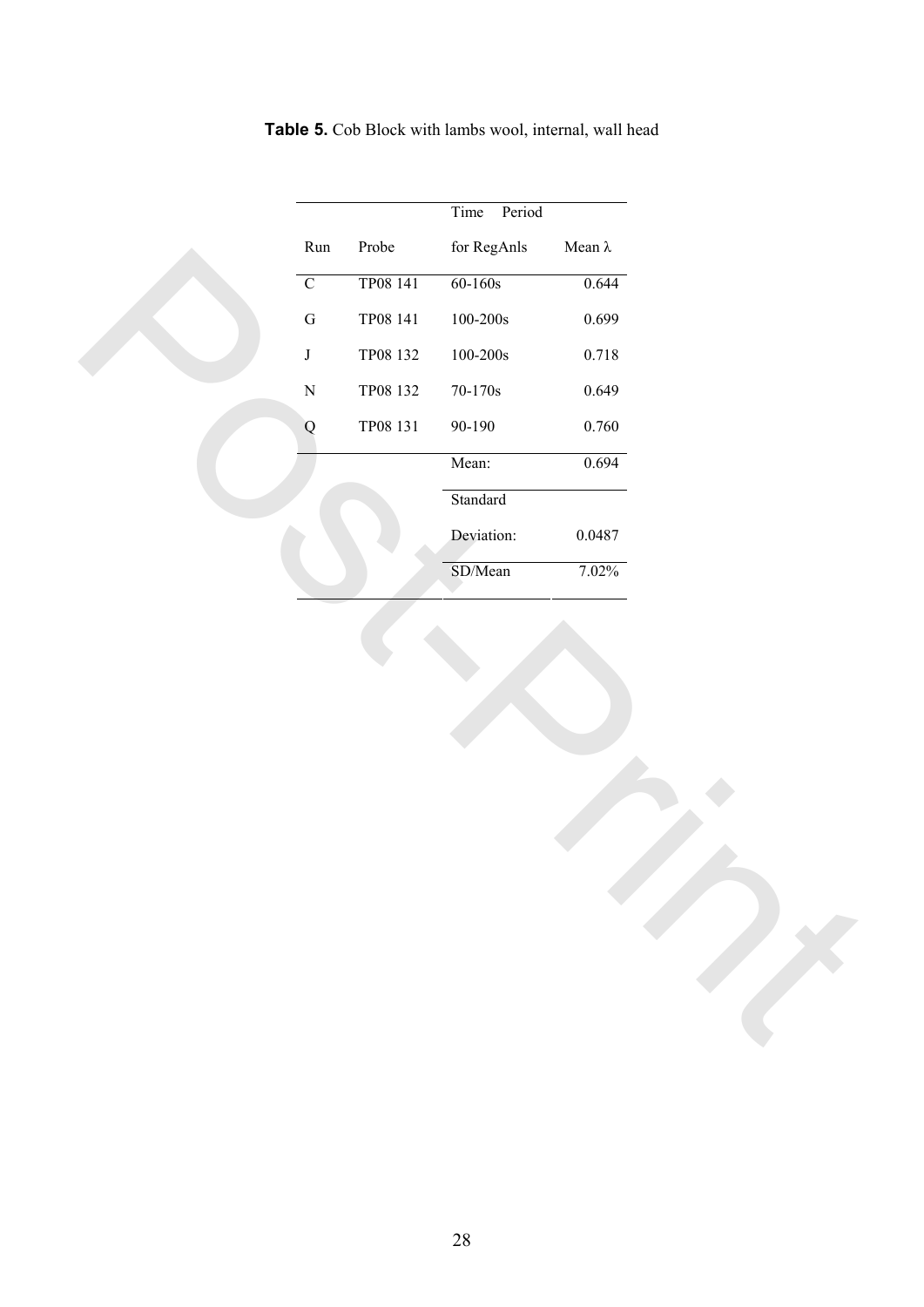**Table 6.** Cob Block, internal, above plinth

| Period<br>Time<br>$\rm Run$<br>Probe<br>for RegAnls<br>Mean $\lambda$<br>TP08 142<br>$120 - 220s$<br>0.474<br>$\overline{D}$<br>$\, {\rm H}$<br>TP08 142<br>$80\mbox{-}180\mathrm{s}$<br>0.423<br>TP08 131<br>0.444<br>$\rm I$<br>$70-170\mathrm{s}$<br>TP08 131<br>$50\mbox{-}150\mathrm{s}$<br>0.433<br>$\mathbf M$<br>${\bf R}$<br>0.466<br>TP08 132<br>$100\mbox{-} 200\mathrm{s}$<br>Mean:<br>0.448<br>Standard<br>Deviation:<br>$0.0216\,$<br>SD/Mean<br>4.82% |  |  |  |  |  |  |
|----------------------------------------------------------------------------------------------------------------------------------------------------------------------------------------------------------------------------------------------------------------------------------------------------------------------------------------------------------------------------------------------------------------------------------------------------------------------|--|--|--|--|--|--|
|                                                                                                                                                                                                                                                                                                                                                                                                                                                                      |  |  |  |  |  |  |
|                                                                                                                                                                                                                                                                                                                                                                                                                                                                      |  |  |  |  |  |  |
|                                                                                                                                                                                                                                                                                                                                                                                                                                                                      |  |  |  |  |  |  |
|                                                                                                                                                                                                                                                                                                                                                                                                                                                                      |  |  |  |  |  |  |
|                                                                                                                                                                                                                                                                                                                                                                                                                                                                      |  |  |  |  |  |  |
|                                                                                                                                                                                                                                                                                                                                                                                                                                                                      |  |  |  |  |  |  |
|                                                                                                                                                                                                                                                                                                                                                                                                                                                                      |  |  |  |  |  |  |
|                                                                                                                                                                                                                                                                                                                                                                                                                                                                      |  |  |  |  |  |  |
|                                                                                                                                                                                                                                                                                                                                                                                                                                                                      |  |  |  |  |  |  |
|                                                                                                                                                                                                                                                                                                                                                                                                                                                                      |  |  |  |  |  |  |
|                                                                                                                                                                                                                                                                                                                                                                                                                                                                      |  |  |  |  |  |  |
|                                                                                                                                                                                                                                                                                                                                                                                                                                                                      |  |  |  |  |  |  |
|                                                                                                                                                                                                                                                                                                                                                                                                                                                                      |  |  |  |  |  |  |
|                                                                                                                                                                                                                                                                                                                                                                                                                                                                      |  |  |  |  |  |  |
|                                                                                                                                                                                                                                                                                                                                                                                                                                                                      |  |  |  |  |  |  |
|                                                                                                                                                                                                                                                                                                                                                                                                                                                                      |  |  |  |  |  |  |
|                                                                                                                                                                                                                                                                                                                                                                                                                                                                      |  |  |  |  |  |  |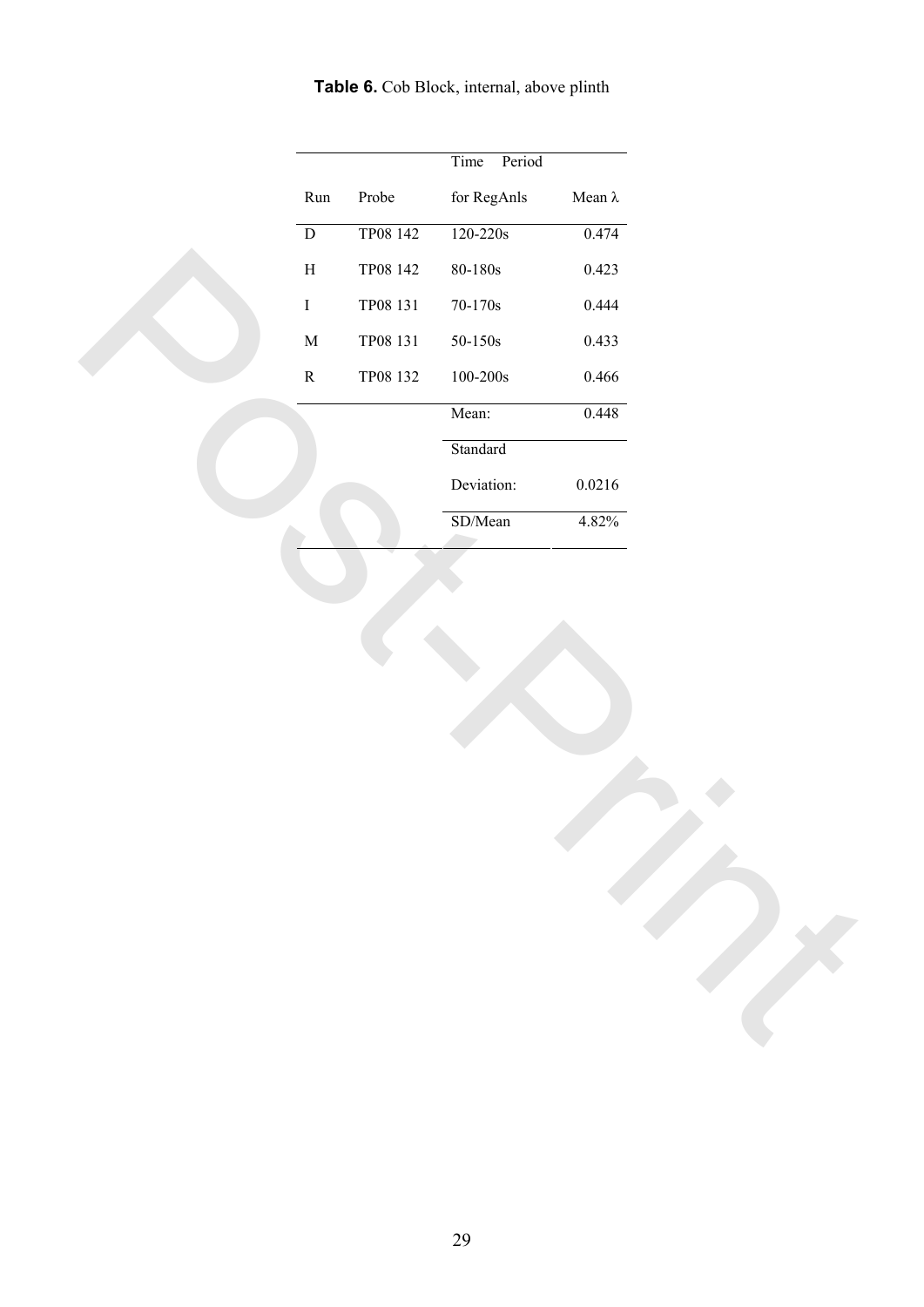

**Figure 1.** A TP08 thermal probe



**Figure 2.** Building one, with a thermal probe inserted in the foundation blocks 120mm below the DPC, supported on a boom stand.

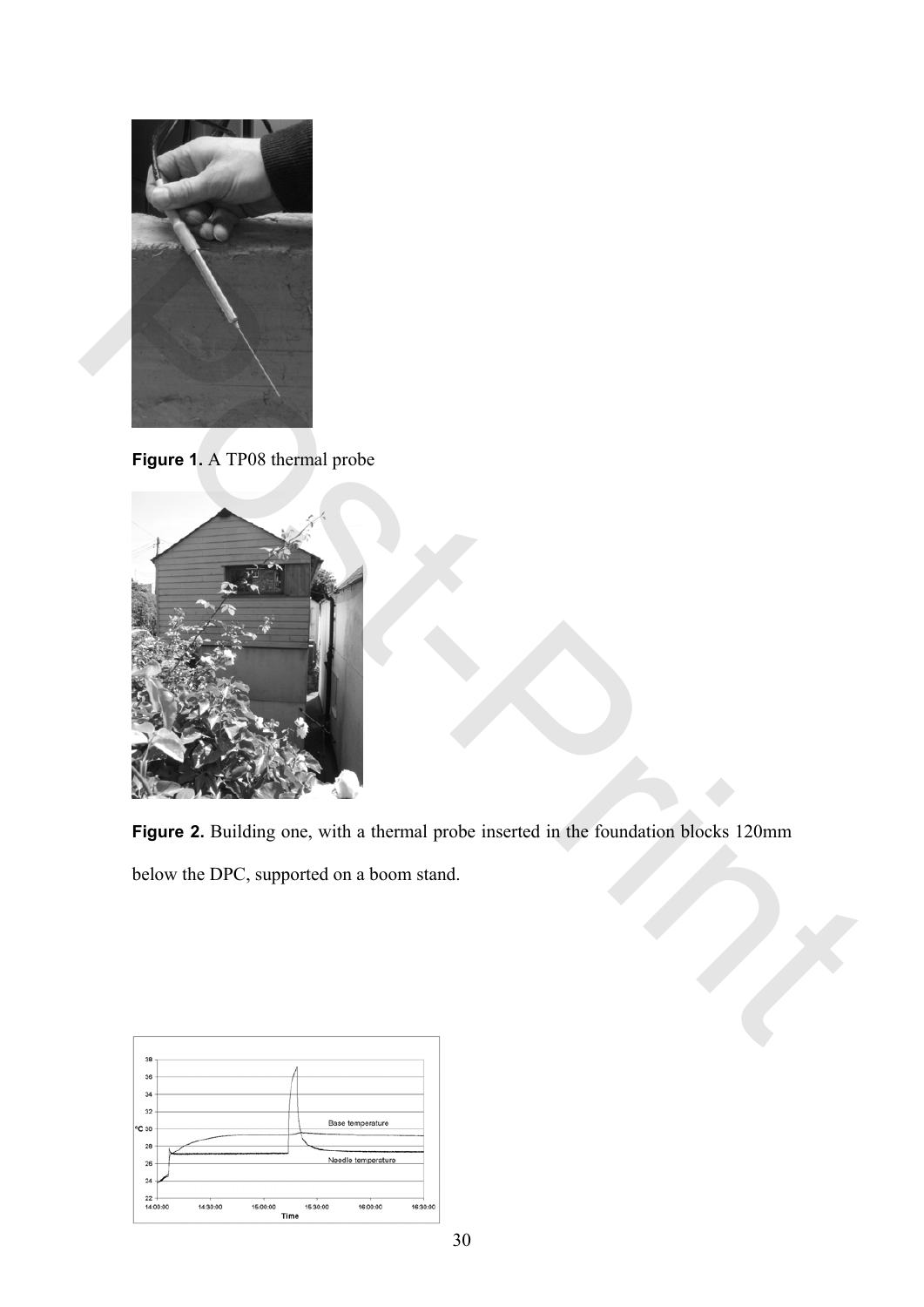**Figure 3**. Probe base and needle temperatures, before, during and after a measurement of aerated concrete exposed to ambient temperature changes.



**Figure 4.** Temperature rise of a measurement in aerated concrete plotted against elapsed time on a logarithmic scale.



**Figure 5.** Building two, The Body at the Eden Project, Cornwall



**Figure 6.** Probe base and needle temperatures, before, during and after five needle heating cycles for mass cob measurements, with apparatus and wall surface intermittently exposed to solar irradiation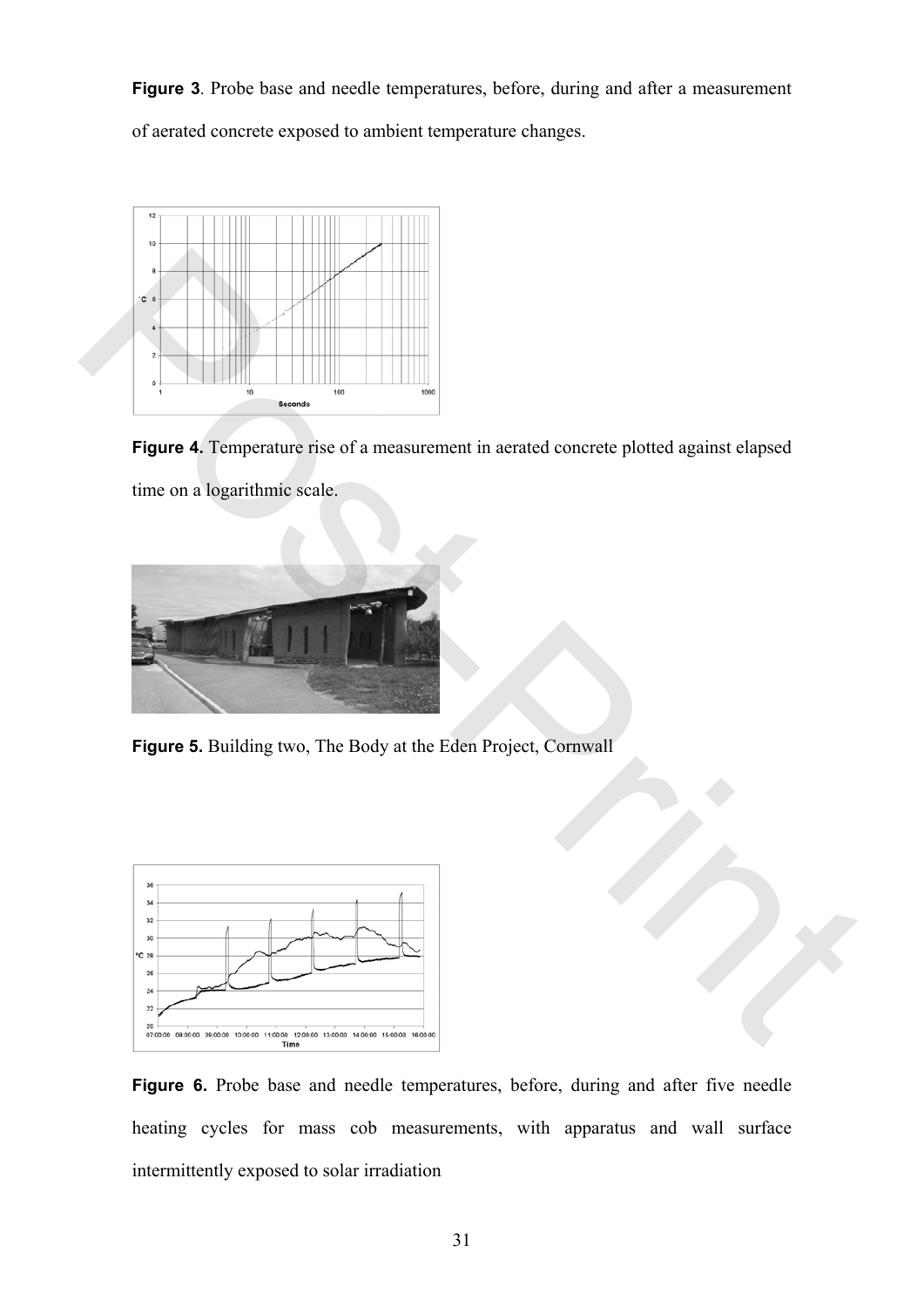

**Figure 7.** Temperature rise of a measurement in mass cob plotted against elapsed time on a logarithmic scale.



**Figure 8.** Building three, Summerhouse, Bovey Tracy, Devon

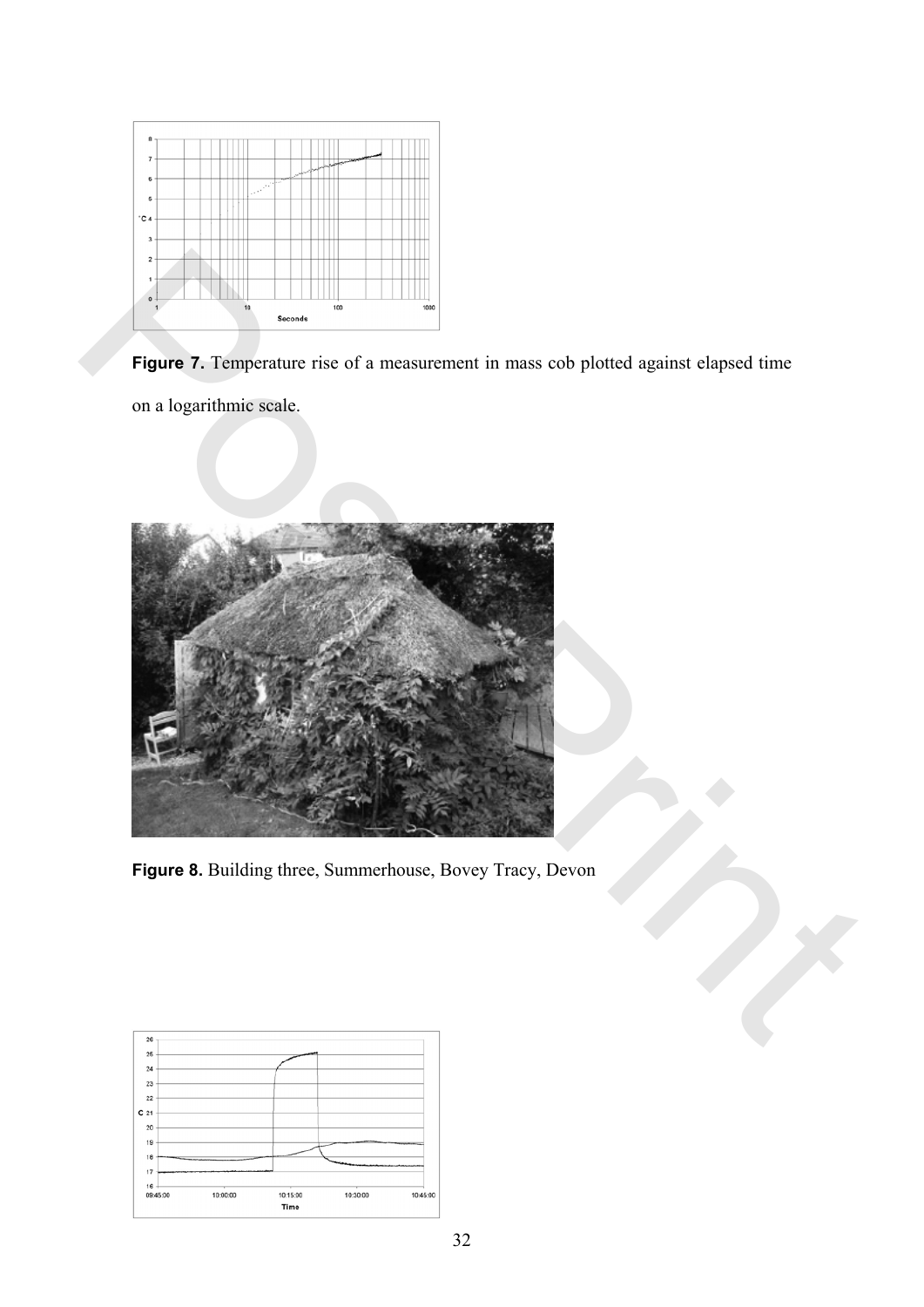**Figure 9.** Probe base and needle temperatures, before, during and after a heating cycle for a cob block measurement.



**Figure 10.** Temperature rise of a measurement in cob block plotted against elapsed time

on a logarithmic scale.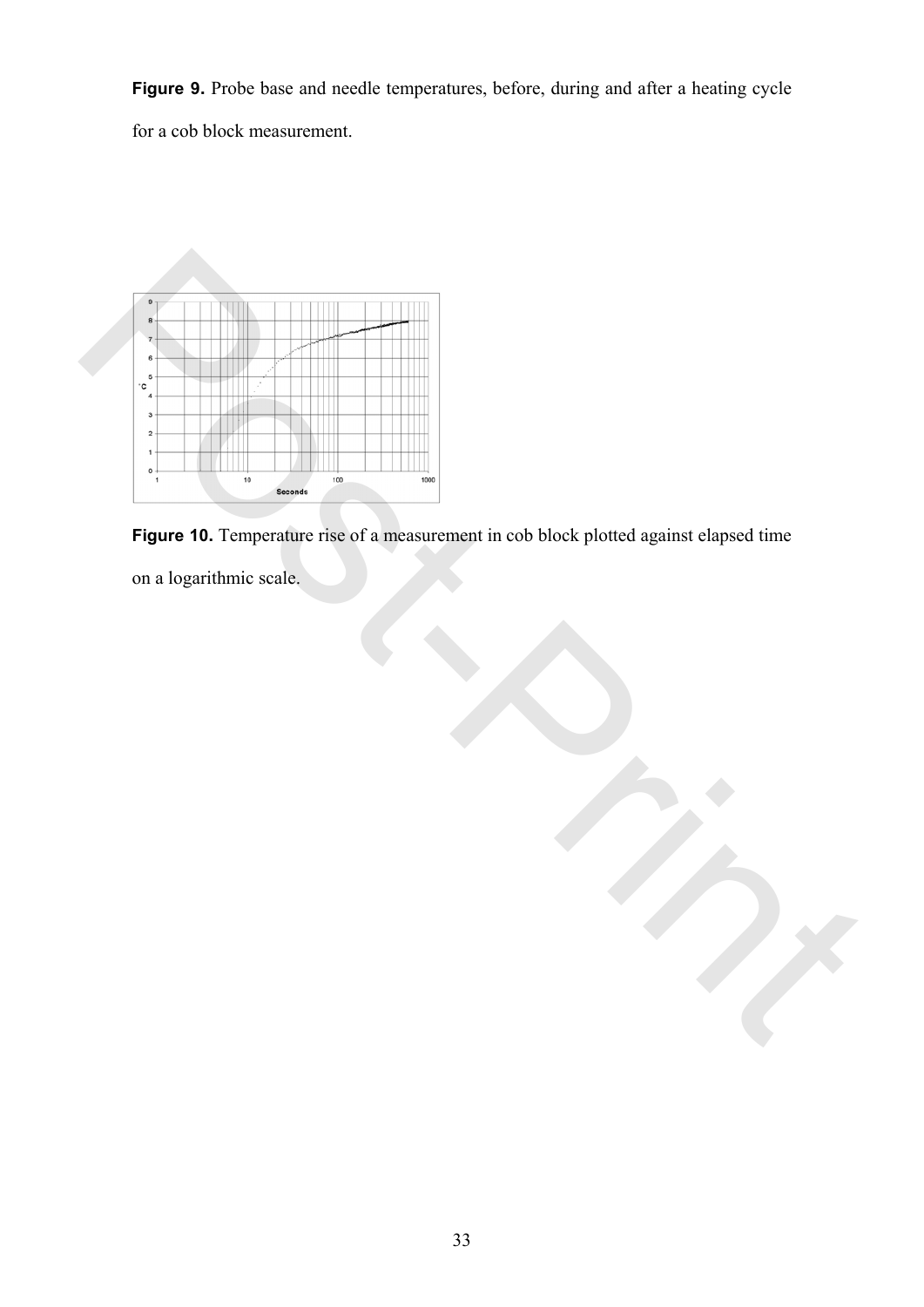**Figure 2.** Building one, with a thermal probe inserted in the foundation blocks 120mm below the DPC, supported on a boom stand.

**Figure 3**. Probe base and needle temperatures, before, during and after a measurement of aerated concrete exposed to ambient temperature changes.

**Figure 4.** Temperature rise of a measurement in aerated concrete plotted against elapsed time on a logarithmic scale.

**Figure 5.** Building two, The Body at the Eden Project, Cornwall

**Figure 6.** Probe base and needle temperatures, before, during and after five needle heating cycles for mass cob measurements, with apparatus and wall surface intermittently exposed to solar irradiation Figure 3. Probe base and needle temperatures, before, during and after a measurement<br>of aerated concrete exposed to ambient temperature changes.<br>Figure 4. Temperature rise of a measurement in acrated concrete plotted again

**Figure 7.** Temperature rise of a measurement in mass cob plotted against elapsed time on a logarithmic scale.

**Figure 8.** Building three, Summerhouse, Bovey Tracy, Devon

**Figure 9.** Probe base and needle temperatures, before, during and after a heating cycle for a cob block measurement

**Figure 10.** Temperature rise of a measurement in cob block plotted against elapsed time on a logarithmic scale.

34